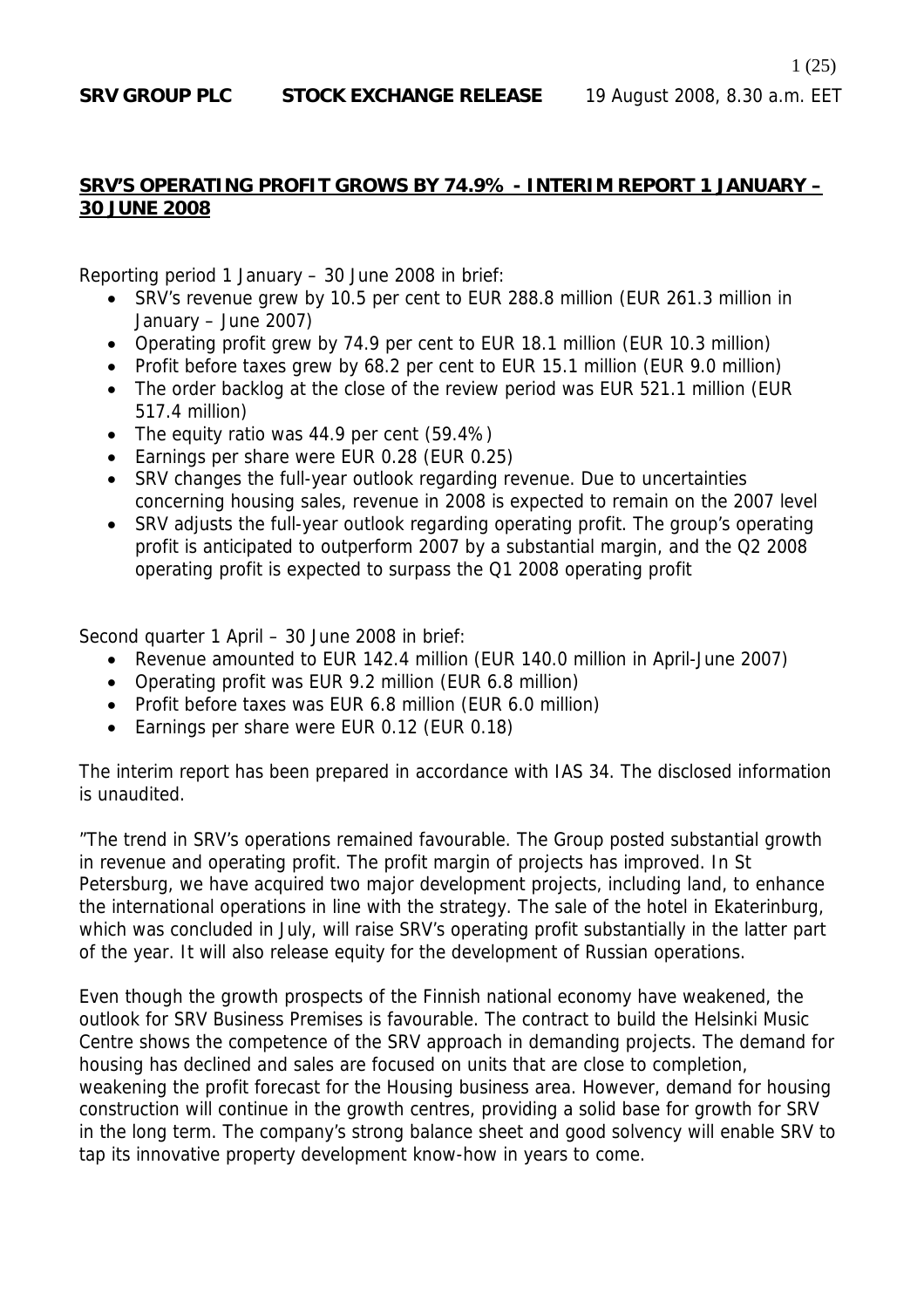In 2008, the group's revenue is expected to remain on the 2007 level. The group's operating profit is anticipated to outperform 2007 by a substantial margin, and the Q2 2008 operating profit is expected to surpass the Q1 2008 operating profit," says Eero Heliövaara, president and CEO of SRV.

In the review period, the SRV Group's revenue grew by 10.5 per cent to EUR 288.8 million (EUR 261.3 million in January–June 2007). The share of revenue generated in Finland was 90 per cent (90%), whereas 10 per cent (10%) came from Russia and the Baltic countries. Revenue in the Business Premises business area grew to EUR 197.0 million (EUR 151.6 million). Revenue in the Housing business area declined to EUR 63.1 million (EUR 84.0 million). Revenue in the International Operations business area grew to EUR 28.8 million (EUR 25.9 million).

SRV Group's operating profit for the review period was EUR 18.1 million (EUR 10.3 million in January-June 2007). The operating profit margin was 6.3 per cent (4.0%). Operating profit in Business Premises grew to EUR 18.1 million (EUR 6.5 million). Operating profit in the International business area was EUR 1.1 million (EUR 0.9 million). Operating profit in the Housing business area declined to EUR 1.3 million (EUR 4.8 million) as housing sales slackened.

SRV Group's profit before taxes for the review period was EUR 15.1 million (EUR 9.0 million in January-June 2007). The profit for the review period was EUR 10.4 million (EUR 6.6 million). Earnings per share were EUR 0.28 (0.25). The increase in the number of shares is due to the share issues and structural changes in 2007. Return on equity was 13.0 per cent (11.0%) and return on investment 16.9 per cent (11.6%).

SRV Group's revenue for the second quarter was EUR 142.4 million (EUR 140.0 million in April-June 2007) and operating profit EUR 9.2 million (EUR 6.8 million). Profit before taxes was EUR 6.8 million (EUR 6.0 million). Earnings per share amounted to EUR 0.12 (EUR 0.18). The increase in the number of shares is due to the share issues and structural changes in 2007.

The order backlog was EUR 521.1 million on 30 June 2008 (EUR 517.4 million on 30 June 2007). At the end of 2007 the order backlog was EUR 528.7 million.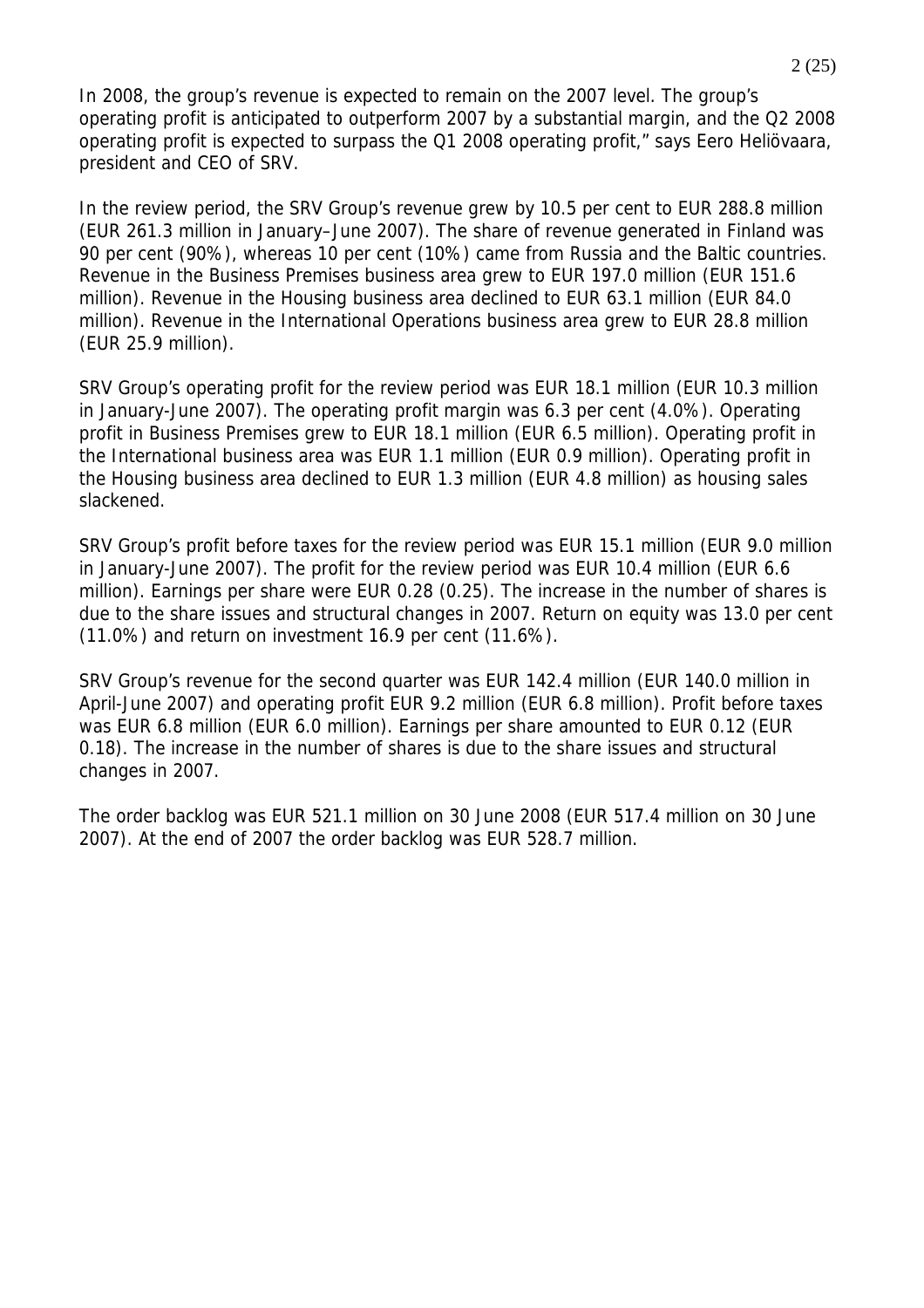| <b>Group key figures</b>                                                                                        | <b>IFRS</b> | <b>IFRS</b> |             |         | <b>IFRS</b> | <b>IFRS</b> | <b>IFRS</b> |
|-----------------------------------------------------------------------------------------------------------------|-------------|-------------|-------------|---------|-------------|-------------|-------------|
| (EUR million)                                                                                                   | $1 - 6/$    | $1 - 6/$    | change,     | change, | $4 - 6/$    | $4 - 6/$    | $1 - 12/$   |
|                                                                                                                 | 2008        | 2007        | <b>MEUR</b> | %       | 2008        | 2007        | 2007        |
| Revenue                                                                                                         | 288.8       | 261.3       | 27.5        | 10.5    | 142.4       | 140.0       | 561.4       |
| Operating profit                                                                                                | 18.1        | 10.3        | 7.7         | 74.9    | 9.2         | 6.8         | 15.1        |
| Financial income and expenses,                                                                                  |             |             |             |         |             |             |             |
| total                                                                                                           | $-3.0$      | $-1.4$      | $-1.6$      | 118.5   | $-2.4$      | $-0.8$      | $-3.5$      |
| Profit before taxes                                                                                             | 15.1        | 9.0         | 6.1         | 68.2    | 6.8         | 6.0         | 11.5        |
| Net profit for the period                                                                                       | 10.4        | 6.6         | 3.8         | 57.9    | 4.5         | 5.3         | 7.6         |
| Order backlog                                                                                                   | 521.1       | 517.4       | 3.6         | 0.7     |             |             | 528.7       |
| Operating profit, %                                                                                             | 6.3         | 4.0         |             |         | 6.4         | 4.8         | 2.7         |
| Net profit, %                                                                                                   | 3.6         | 2.5         |             |         | 3.2         | 3.8         | 1.4         |
| Equity ratio, %                                                                                                 | 44.9        | 59.4        |             |         |             |             | 55.4        |
| Net interest bearing debt                                                                                       | 122.4       | $-10.4$     |             |         |             |             | 43.2        |
| Gearing, %                                                                                                      | 74.8        | $-5.8$      |             |         |             |             | 27.3        |
| Return on investment, $\%$ <sup>1)</sup>                                                                        | 16.9        | 11.6        |             |         |             |             | 9.7         |
| Return on equity, $%$ <sup>1)</sup>                                                                             | 13.0        | 11.0        |             |         |             |             | 6.9         |
| Earnings per share, EUR <sup>2)</sup>                                                                           | 0.28        | 0.25        |             |         | 0.12        | 0.18        | 0.22        |
| Equity per share, EUR <sup>2)</sup>                                                                             | 4.40        | 4.46        |             | $-1.5$  |             |             | 4.22        |
| Weighted average number of                                                                                      |             |             |             |         |             |             |             |
| shares outstanding                                                                                              | 36.7        | 27.4        |             | 33.7    | 36.6        | 28.8        | 32.7        |
| the contract of the contract of the contract of the contract of the contract of the contract of the contract of |             |             |             |         |             |             |             |

1) In calculating the key ratio only the profit for the period has been annualised.

1) Key figures per share have been adjusted to reflect the increase in the number of shares, which came into effect on 11 April 2007 (split), the rights issue on 11 June 2007 and the rights issue and cancellation of treasury shares in connection with the merger of SRV Henkilöstö Oy on 28 September 2007 and purchases of own shares.

### **Outlook for construction**

As the US economy decelerates sharply, the growth of the global economy is expected to slow down. Uncertainties concerning the prolonged credit crisis in the US, inflation and exchange rates hamper the assessment of the construction market outlook.

Finland's economic growth is expected to settle at 2.3 per cent during the present year. The US-led financial market turmoil increases uncertainties in the real estate market.

The residential market in Finland slowed down in the first part of the year and the volume decreased. Residences stay on the market for a significantly longer time before being sold. The demand focuses on completed units. The number of residential start-ups has decreased. According to longer-term forecasts, the need for new housing will remain at about 30,000 units per year until 2020.

Construction of business premises and offices is expected to remain at the current level this year. The completion of the Vuosaari harbour will support logistics and warehouse construction in the Helsinki metropolitan area.

The total number of construction permits has decreased from the record level of 2007. The number of construction permits for industrial buildings and warehouses has stayed approximately unchanged. Construction costs have risen significantly faster than the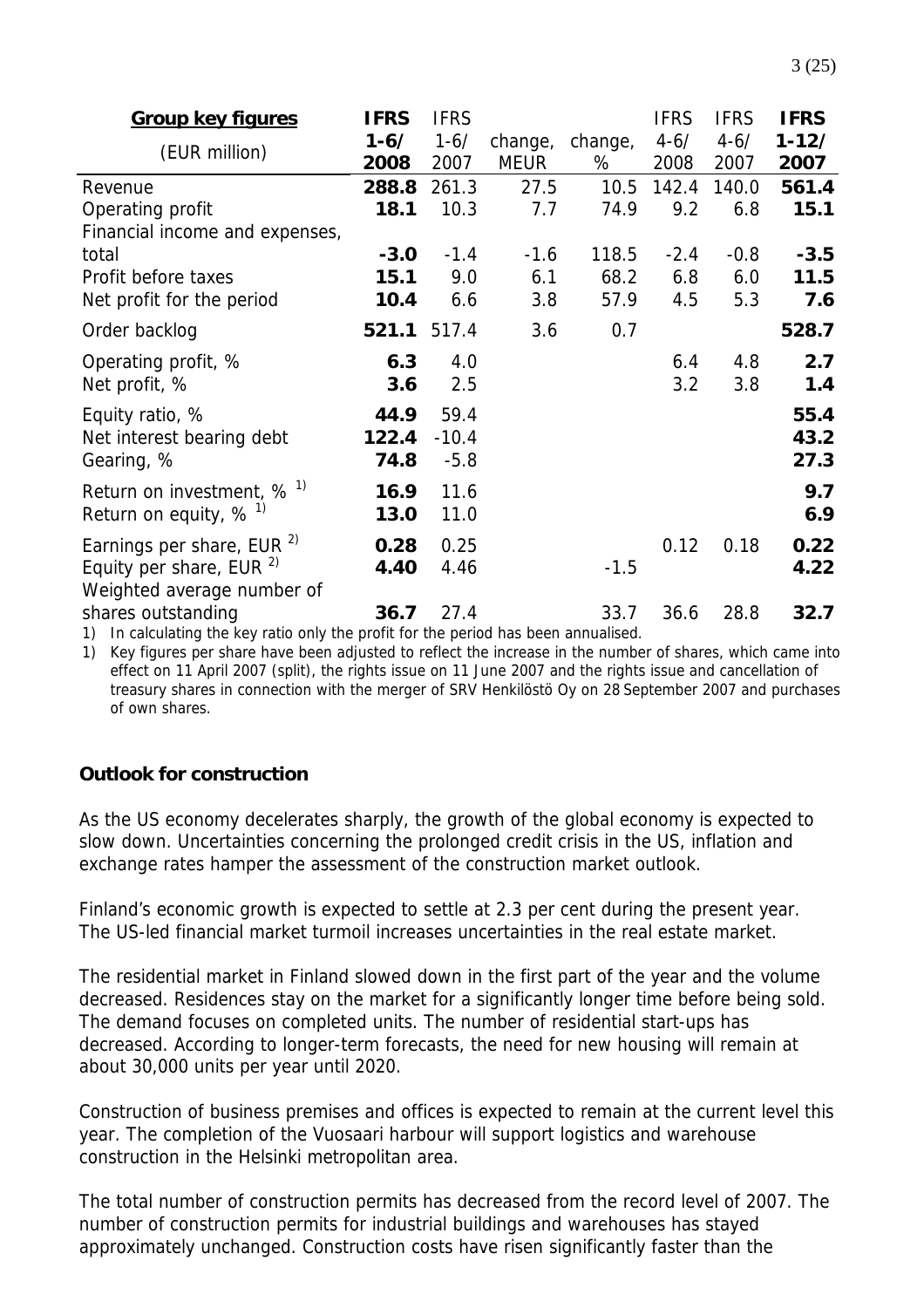general trend in costs since 2003. According to Statistics Finland, construction costs rose by 4.5 per cent from June 2007 to June 2008. The cost increase in 2007 was 5.6 per cent. Availability of subcontracting and materials has developed favourably.

The economic situation in the Baltic countries has deteriorated quickly. The housing market has clearly cooled down and private consumption is adapting to the slower growth pace. Due to the fast pace of growth in recent years and the small size of the market, the assessment of the outlook for economic growth in the Baltic countries involves uncertainties.

The Russian economy grew at a rate of 8.1 per cent in 2007 and a growth pace of 7.6 per cent is forecast for 2008. Construction has surged, up a whopping 28 per cent in the first quarter of 2008. Demand is strong in both residential and business premise construction. The outlook for the Russian warehouse and logistics market is bright as well. However, inflation in Russia has picked up on the heels of strong economic growth.

|                          | <b>IFRS</b> | <b>IFRS</b> |             |             | <b>IFRS</b> | <b>IFRS</b> | <b>IFRS</b> |
|--------------------------|-------------|-------------|-------------|-------------|-------------|-------------|-------------|
| <b>Revenue</b>           | $1 - 6/$    | $1 - 6/$    | change,     | change,     | $4 - 6/$    | $4 - 6/$    | $1 - 12/$   |
| (EUR million)            | 2008        | 2007        | <b>MEUR</b> | %           | 2008        | 2007        | 2007        |
| <b>Business Premises</b> | 197.0       | 151.6       | 45.4        | 29.9        | 92.2        | 82.2        | 345.4       |
| Housing                  | 63.1        | 84.0        | $-20.9$     | $-24.9$     | 37.1        | 43.9        | 163.1       |
| International            | 28.8        | 25.9        | 2.9         | 11.3        | 13.1        | 14.0        | 53.2        |
| <b>Other Operations</b>  | 5.7         | 6.0         | $-0.2$      | $-3.8$      | 2.8         | 4.0         | 11.2        |
| Eliminations             | $-5.8$      | $-6.1$      | 0.4         |             | $-2.9$      | $-4.2$      | $-11.4$     |
| Group, total             | 288.8       | 261.3       | 27.5        | 10.5        | 142.4       | 140.0       | 561.4       |
|                          | <b>IFRS</b> | <b>IFRS</b> |             |             | <b>IFRS</b> | <b>IFRS</b> | <b>IFRS</b> |
| <b>Operating profit</b>  | $1 - 6/$    | $1 - 6/$    | change,     | change,     | $4 - 6/$    | $4 - 6/$    | $1 - 12/$   |
| (EUR million)            | 2008        | 2007        | <b>MEUR</b> | $\%$        | 2008        | 2007        | 2007        |
| <b>Business Premises</b> | 18.1        | 6.5         | 11.6        | 177.8       | 9.9         | 3.6         | 18.0        |
| Housing                  | 1.3         | 4.8         | $-3.5$      | $-72.2$     | 0.9         | 2.9         | 10.7        |
| International            | 1.1         | 0.9         | 0.3         | 30.9        | $-0.1$      | 1.8         | $-10.2$     |
| <b>Other Operations</b>  | $-2.5$      | $-1.5$      | $-1.0$      |             | $-1.6$      | $-1.1$      | $-3.1$      |
| Eliminations             | 0.0         | $-0.4$      | 0.4         |             | 0.0         | $-0.4$      | $-0.4$      |
| Group, total             | 18.1        | 10.3        | 7.7         | 74.9        | 9.2         | 6.8         | 15.1        |
| <b>Operating profit</b>  | <b>IFRS</b> |             | <b>IFRS</b> | <b>IFRS</b> | <b>IFRS</b> | <b>IFRS</b> |             |
| (%)                      | $1-6/2008$  |             | $1-6/2007$  | 4-6/2008    | 4-6/2007    | 1-12/2007   |             |
| <b>Business Premises</b> |             | 9.2         | 4.3         | 10.8        | 4.4         |             | 5.2         |
| Housing                  |             | 2.1         | 5.7         | 2.5         | 6.5         |             | 6.5         |
| International            |             | 3.9         | 3.3         | $-0.9$      | 12.7        |             | $-19.2$     |
| Group, total             |             | 6.3         | 4.0         | 6.4         | 4.8         |             | 2.7         |
| Order backlog            | <b>IFRS</b> |             | <b>IFRS</b> | change,     | change,     |             | <b>IFRS</b> |
| (EUR million)            | 30.6.08     |             | 30.6.07     | <b>MEUR</b> | $\%$        |             | 31.12.07    |
| <b>Business Premises</b> | 291.1       |             | 323.4       | $-32.3$     | $-10.0$     |             | 302.8       |
| Housing                  | 186.8       |             | 129.7       | 57.1        | 44.0        |             | 174.6       |
| International            | 43.2        |             | 64.4        | $-21.2$     | $-32.9$     |             | 51.3        |
| Group, total             | 521.1       |             | 517.4       | 3.6         | 0.7         |             | 528.7       |

#### **Key figures for the Segments**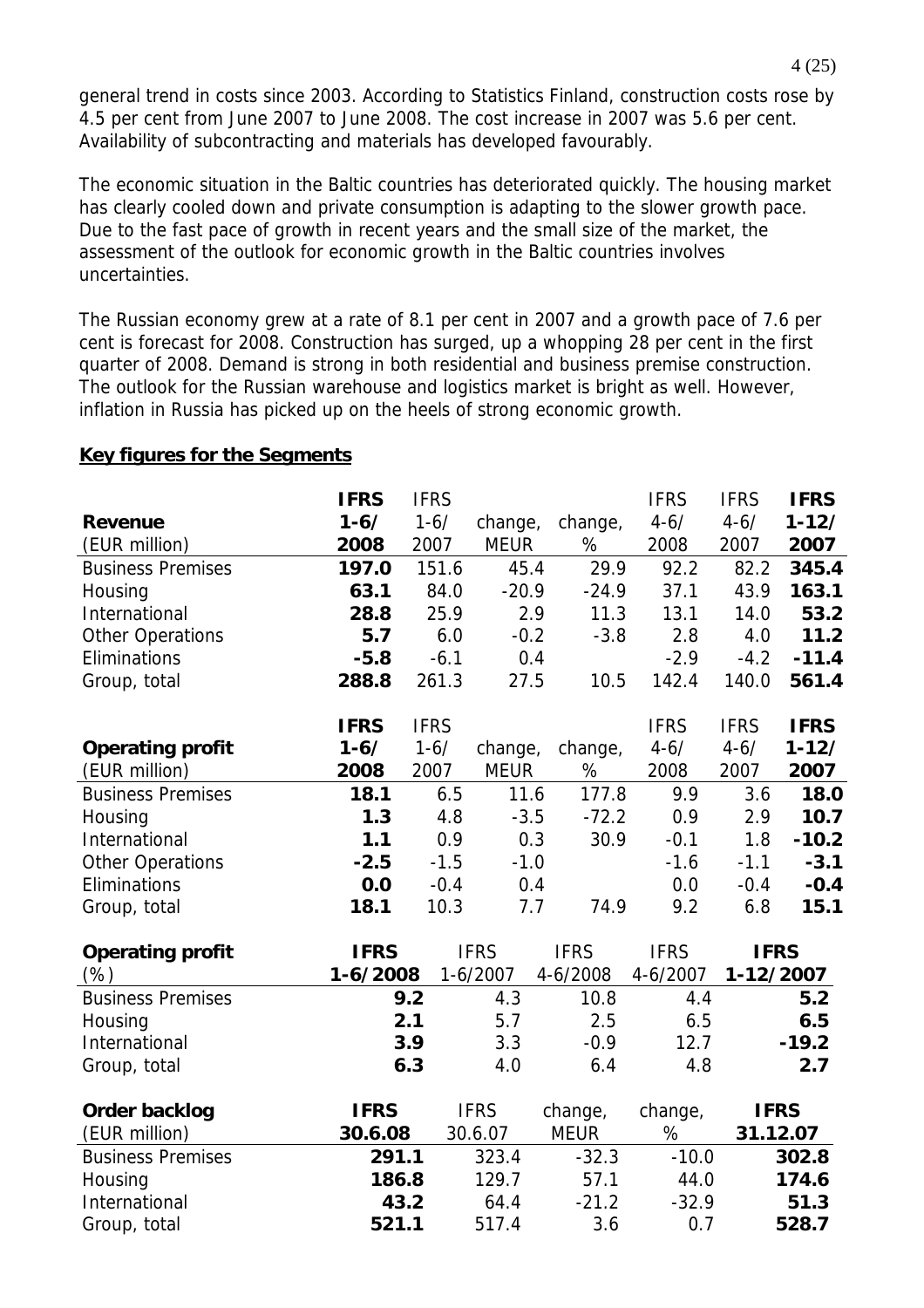#### **Earnings trends of the Segments**

| <b>Business Premises</b> | <b>IFRS</b> | <b>IFRS</b> |             |         | <b>IFRS</b> | <b>IFRS</b> | <b>IFRS</b> |
|--------------------------|-------------|-------------|-------------|---------|-------------|-------------|-------------|
|                          | $1 - 6/$    | $1 - 6/$    | change,     | change, | $4 - 6/$    | $4 - 6/$    | $1 - 12/$   |
| (EUR million)            | 2008        | 2007        | <b>MEUR</b> | %       | 2008        | 2007        | 2007        |
| Revenue                  | 197.0       | 151.6       | 45.4        | 29.9    | 92.2        | 82.2        | 345.4       |
| <b>Operating profit</b>  | 18.1        | 6.5         | 11.6        | 177.8   | 9.9         | 3.6         | <b>18.0</b> |
| Order backlog            | 291.1       | 323.4       | $-32.3$     | $-10.0$ |             |             | 302.8       |

The Business Premises business area comprises SRV Toimitilat Oy's commercial, business, logistics and rock construction operations and property development.

Revenue in the Business Premises business area grew by 29.9 per cent in the review period, amounting to EUR 197.0 million (EUR 151.6 million). Operating profit was EUR 18.1 million (EUR 6.5 million). The volume of the order backlog and profit margin contributed favourably to the level of revenue and operating profit. The order backlog was EUR 291.1 million (EUR 323.4 million).

Among the projects completed in the financial period were new headquarters for Neste Oil and the third office building for the Neste Pension Fund in the Keilaniemi district of Espoo, the first phase of the TRIO shopping centre in Lahti, commercial and production premises for the Etola Group in King's Gate in Porvoo, alteration and extension works for Rolac in Vantaa, a logistics centre for Itella in the Voutila district in Vantaa, the Biomedicum II project in Helsinki for the Hospital District of Helsinki and Uusimaa, the Plantagen garden store in the Suomenoja district of Espoo as well as various rock construction projects.

In early 2008 the second phase of TRIO in Lahti and the preconstruction of L&T Kerca in Kerava were started up. Senate Properties chose SRV as its project management contractor in the construction and renovation of Svenska Social & Kommunal Högskolan of the University of Helsinki. Construction got under way on the Plantagen garden store and the retail centre of the northern wing in King's Gate in Porvoo, a car store for Autosalpa in Lahti and a logistics warehouse for Codel in Vantaa.

SRV and Kiinteistöosakeyhtiö Helsingin Musiikkitalo signed a contract for the construction of the Helsinki Music Centre. The main contract is valued at EUR 90.5 million. The total cost of the Helsinki Music Centre is estimated at EUR 140 million, and it is scheduled to be completed at the end of April 2011.

In March 2008, the Keravanportti property was sold to the real-estate investment trust REFF I Ky, which is managed by Pohjola Kiinteistösijoitus Oy, a property investment company. SRV is constructing two retail buildings in Keravanportti.

On 6 March 2008, the Helsinki Court of Appeal announced its decision on the dispute between SRV Business Premises Ltd and F-Secure Corporation. The dispute was about interior works done during the construction and whether they are covered by the original rental agreement. The Court of Appeal did not revise the decision of the Helsinki District Court, which stated that the construction work is not covered by the original rental agreement. According to the Court's decision, F-Secure was sentenced to pay the additional work costs, and the costs of the trial plus interest. The financial impact pursuant to the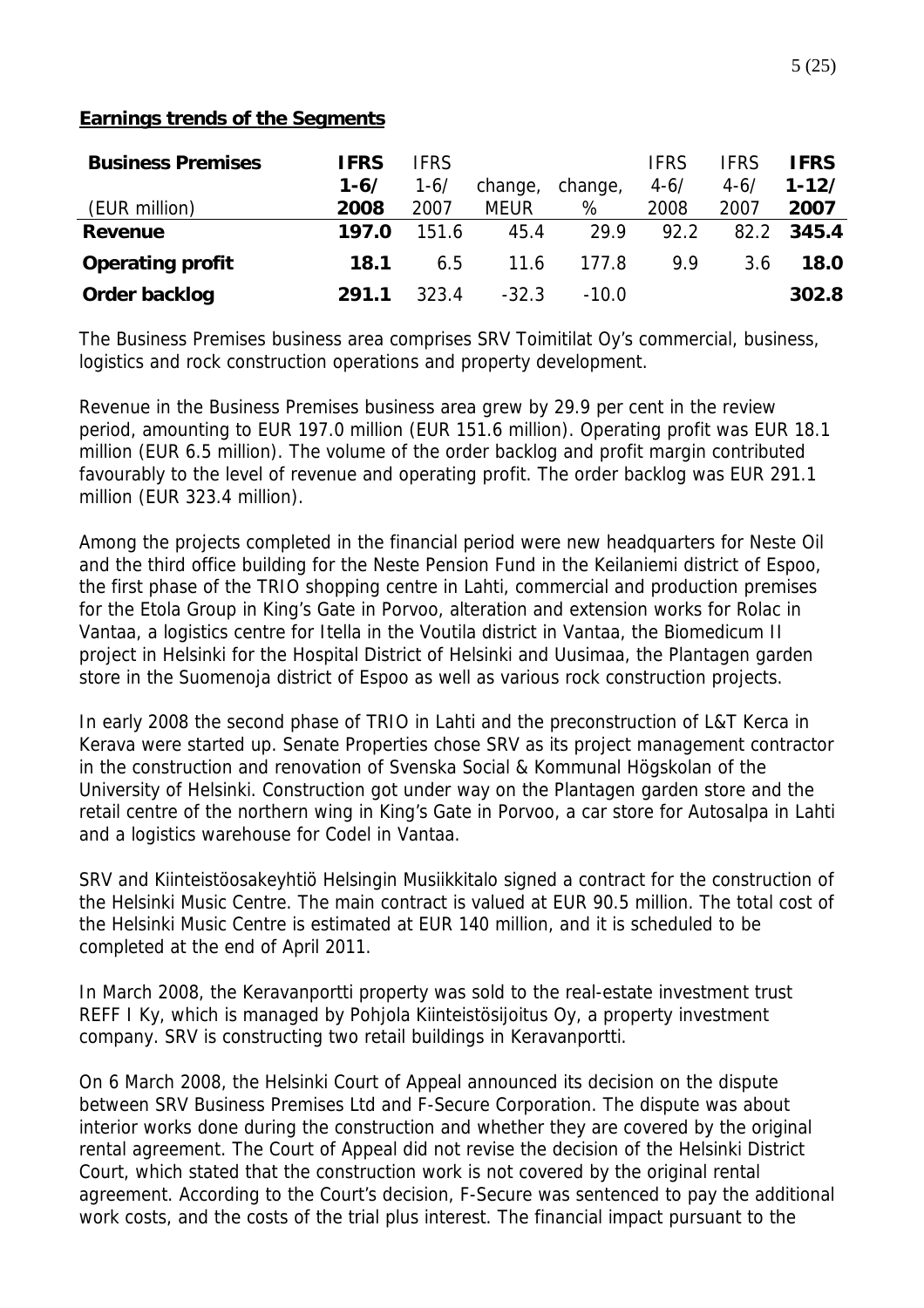decision on SRV's operating profit was about EUR 0.7 million and about EUR 1.2 million on profit before taxes. F-Secure has appealed permission for appeal.

| <b>Housing</b>          | <b>IFRS</b> | <b>IFRS</b> |             |         | <b>IFRS</b> | <b>IFRS</b> | <b>IFRS</b> |
|-------------------------|-------------|-------------|-------------|---------|-------------|-------------|-------------|
|                         | $1 - 6/$    | $1 - 6/$    | change,     | change, | $4 - 6/$    | $4 - 6/$    | $1 - 12/$   |
| (EUR million)           | 2008        | 2007        | <b>MEUR</b> | %       | 2008        | 2007        | 2007        |
| Revenue                 | 63.1        | 84.0        | $-20.9$     | $-24.9$ | 37.1        | 43.9        | 163.1       |
| <b>Operating profit</b> | 1.3         | 4.8         | $-3.5$      | $-72.2$ | 0.9         | 2.9         | 10.7        |
| Order backlog           | 186.8       | 129.7       | 57.1        | 44.0    |             |             | 174.6       |

The Housing business area comprises housing construction in the Helsinki Metropolitan Area and the neighbouring municipalities as well as the operations of the regional subsidiaries. The regional subsidiaries are engaged in housing, commercial, business premises and logistics construction projects.

Revenue in the Housing business area amounted to EUR 63.1 million (EUR 84.0 million) and operating profit was EUR 1.3 million (EUR 4.8 million). The decline in both revenue and operating profit was attributable to the slowdown in housing sales. The housing sales picked up during the second quarter of the year increasing the revenue and operating profit compared with the first quarter. The order backlog was EUR 186.8 million (EUR 129.7 million).

Besides housing production, resources were allocated to contracting and during the review period contracts worth EUR 56.2 million were concluded with external clients. Of these, the most important in the Helsinki metropolitan area were a 58-unit apartment building for HOAS (Foundation for Student Housing in the Helsinki Region) in Viikki and the renovation of a 62-unit apartment building for KY Kiinteistö Oy in the Töölö district of Helsinki. Other contracts that were concluded included the renovation of an ice stadium for the City of Jyväskylä, the extension of a dairy for Valio Oy and the construction of Tietotie upper secondary school for the City of Valkeakoski.

During the review period, the construction of 61 (177) developer contracting housing units was started and a total of 96 (186) developer contracting housing units were sold. Sales focused on units that were completed or close to completion. Sales of residences picked up during the second quarter. At the end of the period, 247 (593) residential units were under construction. There were 128 (30) completed but unsold residential units. A total of 229 (132) residential units were completed during the review period. Start-ups of new developer contracting housing projects will be adjusted to the market situation.

| <b>Residential production</b>      | $1 - 6/$ | $1 - 6/$ | change, | $4 - 6/$ | $4 - 6/$ | $1 - 12/$ |
|------------------------------------|----------|----------|---------|----------|----------|-----------|
| in Finland (units)                 | 2008     | 2007     | units   | 2008     | 2007     | 2007      |
| Start-ups                          | 61       | 177      | $-116$  | 53       | 77       | 363       |
| Sold                               | 96       | 186      | $-90$   | 63       | 83       | 288       |
| Completed                          | 229      | 132      | 97      | 104      | 51       | 519       |
| Completed and unsold <sup>1)</sup> | 128      | 30       | 102     |          |          | 80        |
| Under construction <sup>1)</sup>   | 247      | 593      | $-346$  |          |          | 415       |
| 1) at the end of the period        |          |          |         |          |          |           |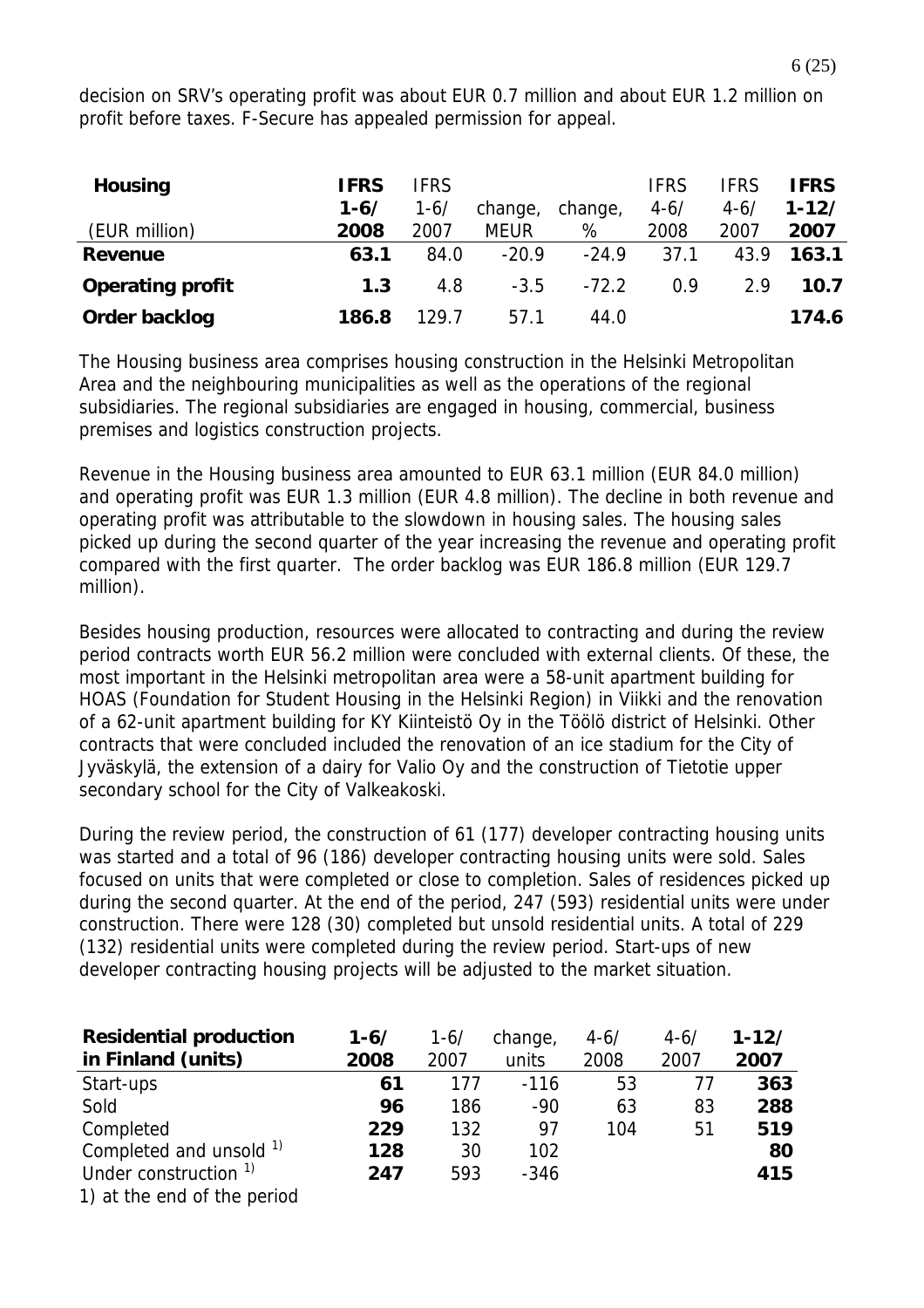Major projects under construction included the Helsingin Oscar condominium, where 65 units will be completed, Vallikallion Helmi in Espoo (67 units) and Ulriikanhuippu in Vantaa (46 units), which will be realised jointly with Asuntosäätiö (Housing Foundation).

SRV continued its participation in the 24Living development project, which is being partly funded by TEKES (the Finnish Funding Agency for Technology and Innovation). Started in 2006, the 3-year project is headed by the University of Art and Design in Helsinki, in cooperation with Finpro, the Massachusetts Institute of Technology (MIT) and TEKES, with a number of Finnish companies also participating.

|                                 | <b>IFRS</b> | <b>IFRS</b> |             |         | <b>IFRS</b> | <b>IFRS</b> | <b>IFRS</b> |
|---------------------------------|-------------|-------------|-------------|---------|-------------|-------------|-------------|
| <b>International Operations</b> | $1 - 6/$    | $1 - 6/$    | change,     | change, | $4 - 6/$    | $4 - 6/$    | $1 - 12/$   |
| (EUR million)                   | 2008        | 2007        | <b>MEUR</b> | %       | 2008        | 2007        | 2007        |
| <b>Revenue</b>                  | 28.8        | 25.9        | 2.9         | 11.3    | 13.1        | 14.0        | 53.2        |
| <b>Operating profit</b>         | 1.1         | 0.9         | 0.3         | 30.9    | $-0.1$      | 1.8         | $-10.2$     |
| Order backlog                   | 43.2        | 64.4        | $-21.2$     | $-329$  |             |             | 51.3        |

International Operations comprises the business activities of the SRV International subgroup in Russia and the Baltic countries.

International Operations increased its revenue by 11.3 per cent to EUR 28.8 million (EUR 25.9 million). Operating profit was EUR 1.1 million (EUR 0.9 million). The order backlog was EUR 43.2 million (EUR 64.4 million). The loss during the second quarter was attributable to costs and investments related to projects in Russia, the slowing down of activities in Estonia and cost overruns on a project that was completed during the review period.

### **Russia**

The renovation works of the Pulkovskaya and Pribaltiskaya hotels operated by the Rezidor Group in St Petersburg were completed in April. In June, SRV signed contracts valued at around EUR 15 million for further renovation works at the hotels. Ahlström's glass fibre plant was completed in March.

The construction of the Etmia II office and parking facility in the heart of Moscow continued. Tenant acquisition commenced during the period. The project is estimated to be completed by the end of 2008. SRV's role in the project is to act as the project management contractor and as a co-owner with a 50 per cent stake. SRV's objective is to sell the project to investors after completion.

Construction of the Papula residential area in the city of Vyborg continued. In the first phase, 38 units are to be built, and they are slated for completion by the end of 2008. Seven of the project's units have been sold.

The development of the Eurograd logistics area in St Petersburg continued during the review period. On 11 February 2008, SRV acquired a 32 per cent share in the Russian enterprise OOO "Olgino-4", which owns a land plot of 24.9 hectares located north of St Petersburg, in the close vicinity of the Ring Road. SRV raised its ownership in the enterprise to 49 per cent and will acquire the majority stockholding by summer 2008. Over 100,000 square metres of logistics facilities are planned for the site in several stages during the next few years. SRV intends to commence the construction of the first stage by the end of 2008.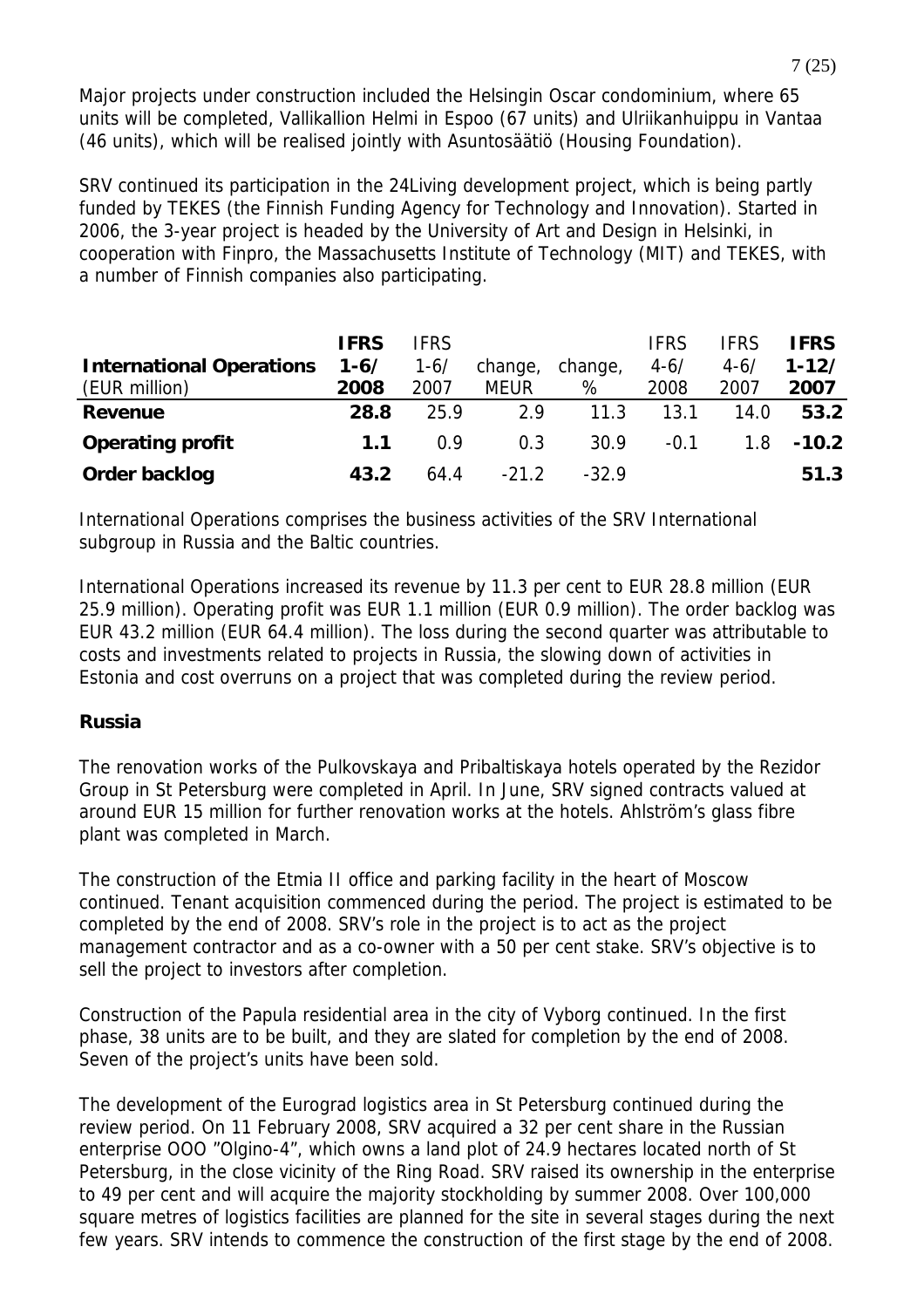In the review period SRV continued the design, the preparations for construction and the search for tenants of the Mytichi shopping centre project developed by SRV that will be realised in the Moscow area. The ensemble will have about 120,000 square metres of floor area. The majority owner of the project is the Finnish real estate investment company Vicus with a 75 per cent stake. The final investment decision will be made by the end of this year. In July, SRV signed a project management contract valued at EUR 107 million for the planning and construction of the project with the project company. The contract is not included in the order backlog until the final investment decision is made. The preparations for construction have started in accordance with the project management contract. Negotiations with the anchor tenants are under way. The aim is to finalise the negotiations by the end of the year. SRV owns 25 per cent of the project and has invested around EUR 4.6 million in it.

SRV concluded a contract with the International Banking Institute (IBI), St Petersburg, and a local partner concerning the development of an 8.5 hectare land area in St Petersburg. SRV is developing zoning for the area. The plans include construction of office and retail space, as well as hotel, restaurant and entertainment premises. Moreover, facilities will be built for the IBI university. SRV signed a contract with the British firm Locum Consulting for the commercial concepts of the project. The aim is to start up development and construction during 2009. SRV has established a development company named OOO IBI Invest to implement the project, and acquired a land area for said company. SRV has invested about EUR 50 million into land and properties as at 30 June 2008. SRV's further investment is estimated at EUR 10-15 million. SRV's ownership is estimated to be 77.5 per cent of the project when IBI Invest has acquired all the land areas included in the cooperation contract. SRV's partner and the future minority shareholder of the joint venture is Mr. Boris Kholmyansky through the companies that he owns. Mr. Kholmyansky is the main owner and chairman of the board of the St Petersburg-based company NPO Znamia Truda.

During the period, SRV continued negotiations with a Russian banking partner with a view to developing property fund cooperation, which would focus on development of business premises and on financing construction in Russia. The investors would be SRV together with a group of international investors as well as a local partner, who would also administer the fund. Should the plan be carried out, SRV intends to make a fund investment of around EUR 20 million.

#### **Baltic countries**

A partnership project with Facio Ehitus continued in Tartu, Estonia. SRV owns a plot for 7 high-rise apartment buildings. The construction of one of these buildings (42 units) was started in summer 2007. The project will be completed during the next quarter. No startups of new developer contracting projects are planned in the present market situation. One (13) residential unit was sold during the period and all in all, 45 (7) were up for sale at the end of the period, 4 of which were in already-completed projects (3).The sale of the logistics centre that had been leased to Oriola KD in Estonia was completed in January 2008. Revenue of EUR 5 million was recorded on the sale. Construction of a vehicle dealership for Inchcape Motors continued and design work for the Mercantile logistics centre is in progress.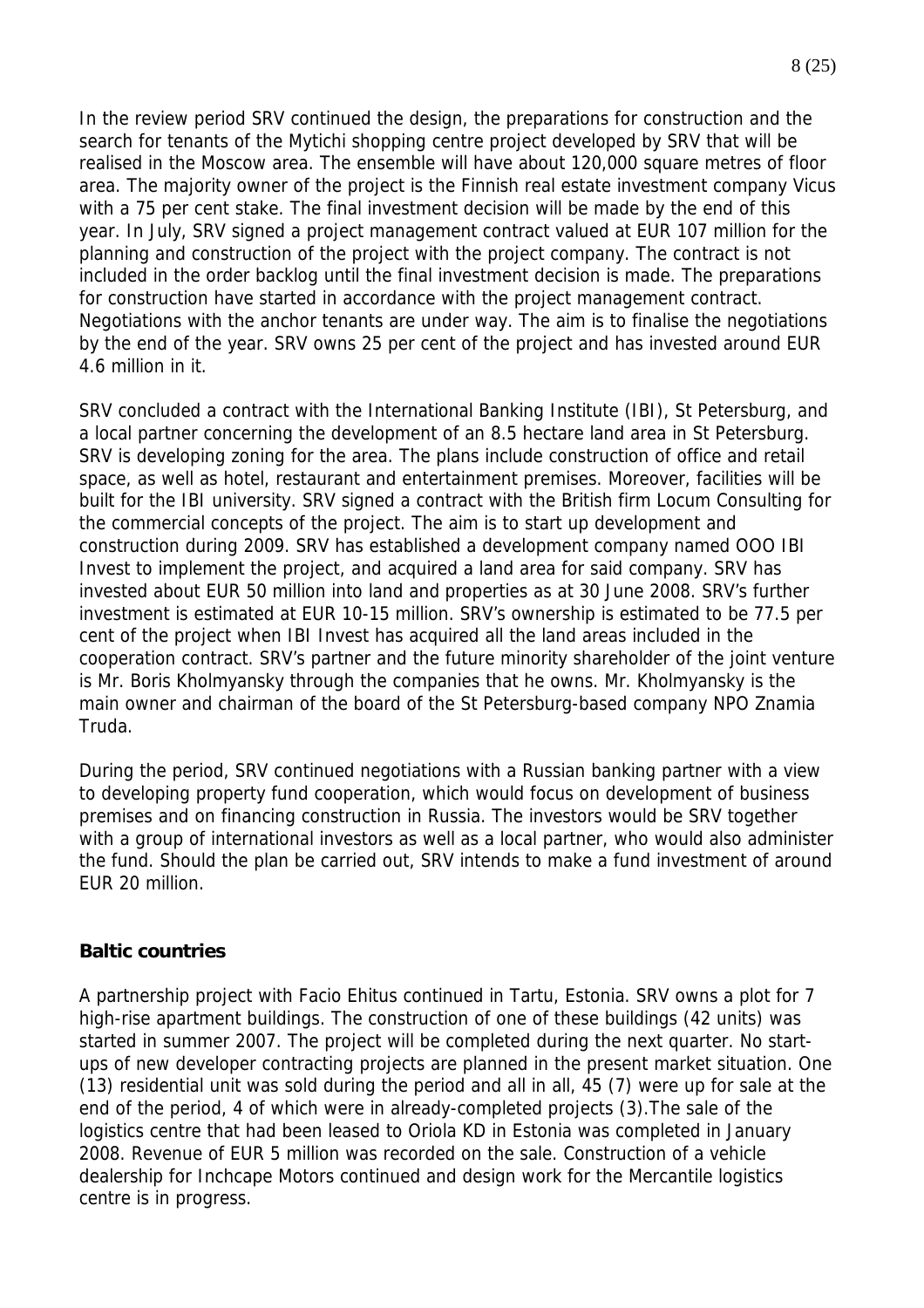The HRX logistics centre was handed over to the client in Latvia in March 2008. Mr Guntis Sokolovskis started as head of SRV's Latvian operations and managing director of SRV Terbelat SIA on 16 June 2008.

|                         | <b>IFRS</b> | <b>IFRS</b> |                      |         | <b>IFRS</b> | <b>IFRS</b>          | <b>IFRS</b> |
|-------------------------|-------------|-------------|----------------------|---------|-------------|----------------------|-------------|
| <b>Other Operations</b> | $1 - 6/$    | $1 - 6/$    | change,              | change, | $4 - 6/$    | $4 - 6/$             | $1 - 12/$   |
| (EUR million)           | 2008        | 2007        | <b>MEUR</b>          | %       | 2008        | 2007                 | 2007        |
| Revenue                 | 5.7         | 6.0         | $-0.2$               | $-3.8$  | 2.8         | 4.0                  | 11.2        |
| <b>Operating profit</b> |             |             | $-2.5$ $-1.5$ $-1.0$ |         |             | $-1.6$ $-1.1$ $-3.1$ |             |

Other Operations comprise mainly the SRV Group Plc and SRV Kalusto Oy businesses.

Operating loss of Other Operations during the review period was EUR 2.5 million (EUR 1.5 million).

### **Financing and financial position**

The Group's interest-bearing liabilities were EUR 132.5 million at 30 June 2008 (EUR 59.9 million). Net financial expenses were EUR 3.0 million (EUR 1.4 million). The Group's liquid assets at the end of the review period amounted to EUR 10.1 million (EUR 70.3 million). Liquid assets in the reference period were increased by the share issue in June 2007.

The return on investment was 16.9 per cent (11.6%) and the return on equity 13.0 per cent (11.0%). The equity ratio was 44.9 per cent (59.4%).

### **Investments**

The Group's investments totalled EUR 21.6 million (EUR 2.1 million), of which EUR 18.2 million were investments related to buildings in the IBI project.

### **Unbuilt land areas, land acquisition commitments and land development agreements**

| Land reserve<br>30 June 2008                                                                                      | <b>Business</b><br><b>Operations</b> | <b>Housing</b> | <b>International</b><br><b>Operations</b> |           |  |  |  |  |  |  |
|-------------------------------------------------------------------------------------------------------------------|--------------------------------------|----------------|-------------------------------------------|-----------|--|--|--|--|--|--|
| Unbuilt land areas and land acquisition commitments                                                               |                                      |                |                                           |           |  |  |  |  |  |  |
| Building rights <sup>*</sup> , $m2$                                                                               | 138,000                              | 220,000        | 759,000                                   | 1,117,000 |  |  |  |  |  |  |
| Capital invested incl.                                                                                            |                                      |                |                                           |           |  |  |  |  |  |  |
| commitments, EUR                                                                                                  |                                      |                |                                           |           |  |  |  |  |  |  |
| million                                                                                                           | 23                                   | 49             | 81                                        | 152       |  |  |  |  |  |  |
| <b>Land development</b>                                                                                           |                                      |                |                                           |           |  |  |  |  |  |  |
| agreements                                                                                                        |                                      |                |                                           |           |  |  |  |  |  |  |
| Building rights <sup>*</sup> , $m^2$                                                                              | 411,000                              | 220,000        | 100,000                                   | 731,000   |  |  |  |  |  |  |
| $*$ Puilding rights also include the estimated building rights (separtuation volume of unzeried land reserves and |                                      |                |                                           |           |  |  |  |  |  |  |

Building rights also include the estimated building rights/construction volume of unzoned land reserves and land areas covered by agreements in projects that are wholly or partly owned by SRV

In January, SRV signed a preliminary property purchase agreement for the old Government Building designed by Alvar Aalto, and the adjacent plot, on which a new building of 12,000 square metres of floor area is being developed. The listed Government Building will partly be returned to its original use. During the review period SRV bought 14,700 square metres of floor area in residential building rights in the Saunalahdenranta district of Espoo. Single-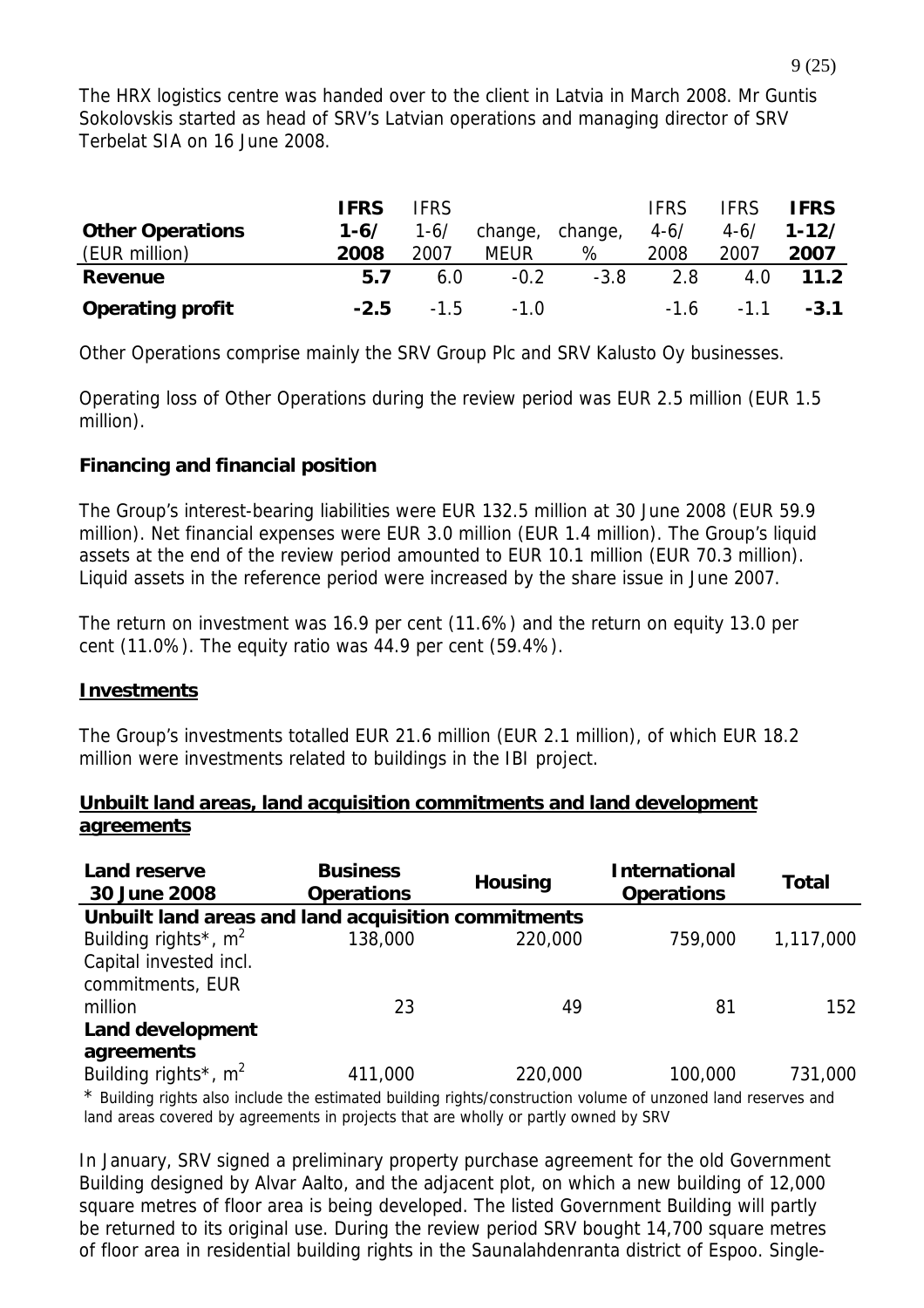family, terraced and semidetached houses will be built in the area. In the Aviapolis business district in the Viinikkala logistics area in Vantaa, SRV bought a 4.5 hectare piece of land, where it plans to build logistics facilities measuring around 26,000 square metres of floor area.

In June, SRV concluded a preliminary property purchase agreement for the roughly 4.5 hectare land area in the Vantaankoski district of Vantaa. The land area borders the 6.3 hectare property SRV purchased earlier in the area.

On 14 January 2008, Espoo City Board accepted SRV's planning reservation application for housing towers above Karhusaarentie road. The plan includes four 27–28 storey buildings and an underground car park on four levels. According to initial plans, the area includes about 50,000 square metres of residential building volume, and the total number of apartments would be around 370. The project would be connected with the implementation of the Keilaniemi metro station. Plans include a deck that would span over Karhusaarentie road, connecting the residential site to Tapiola and thereby adding to its supply of highquality housing.

### **New names for SRV's subsidiaries as part of renewed brand**

As part of SRV's renewed brand the company renamed its subsidiaries. The name of SRV Viitoset, which specialises in business premises, was changed to SRV Business Premises Ltd as of 1 March 2008. The name of SRV Westerlund, which operates in residential construction, was changed to SRV Housing Ltd. The renewed brand will bring the Group's business areas more clearly under one SRV brand.

### **Changes in Group structure**

SRV Group Plc acquired 100 per cent ownership of SRV Keski-Suomi Oy in April 2008 and Rkl Erkki Huhdanpää Oy in June 2008. In order to strengthen the business structure and operations, SRV started the procedure to merge SRV Kaakkois-Suomi Oy, SRV Keski-Suomi Oy, SRV Lounais-Suomi Oy and Rkl Erkki Huhdanpää Oy into SRV Housing Ltd at the end of June 2008. The merging regional companies will continue their operations under the brands SRV Kaakkois-Suomi, SRV Keski-Suomi, SRV Lounais-Suomi and SRV Pirkanmaa.

#### **Changes in Group management**

Director Veli-Matti Kullas, who is in charge of SRV's operations in Russia, was nominated member of SRV's Corporate Executive Team on 12 February 2008. Katri Innanen, LL.M, was appointed Chief Legal Counsel and member of the Corporate Executive Team of SRV Group, when the current Chief Legal Counsel, Marja Sarnela retires. Mrs Innanen will start in her new position by the end of September 2008. Valtteri Palin, M.Sc. (Econ.), was appointed Senior Vice President, Financial Administration, and member of the Corporate Executive Team of SRV Group Plc as from 1 August 2008.

### **Personnel**

SRV had an average payroll of 836 (744) employees, of whom 596 (518) were white-collar. The parent company had an average staff of 64 (61) white-collar employees. At the close of the review period, the Group had 961 (844) employees, of whom 68 (64) were employed by the parent company. An average of 13.4 per cent (8.3%) of the employees work at subsidiaries and representative offices abroad.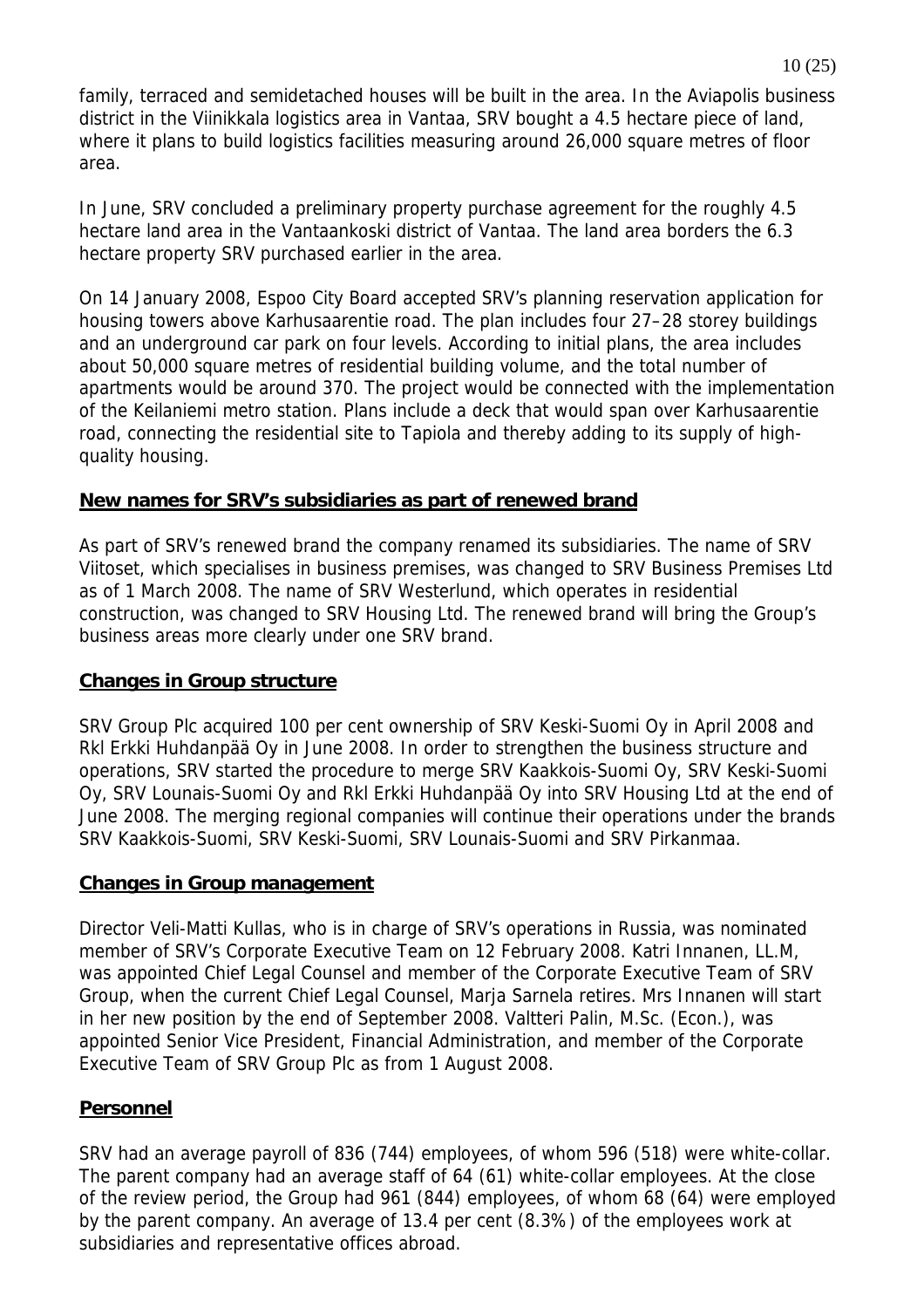SRV is developing its cooperation with universities and colleges as part of its effort to cover staffing needs for recruitment and the holiday seasons. At the end of the review period, SRV had a total of 127 (119) trainees working in the Group's operations in Finland (in summer jobs and in work training as well as students working on their thesis or diploma).

| Personnel by business area | 30 June<br>2008 | 30 June<br>2007 | Share of Group<br>personnel, 30<br>June 2008, % |
|----------------------------|-----------------|-----------------|-------------------------------------------------|
| <b>Business Premises</b>   | 351             | 323             | 36.5                                            |
| Housing                    | 325             | 326             | 33.8                                            |
| International              | 187             | 103             | 19.5                                            |
| <b>Other Operations</b>    | 98              | 92              | 10.2                                            |
| Group, total               | 961             | 844             | 100.0                                           |

On 11 February 2008, the Board of Directors of SRV Group Plc approved a new share-based incentive plan for the Group's key personnel. The Plan includes three earning periods – the calendar years 2008, 2009 and 2010. The potential reward from the Plan for earning period 2008 will be based on the Group's profit before taxes. The potential reward from earning period 2008 will be paid in 2009, partly as shares in the company and partly as cash. The proportion to be paid in cash will cover taxes and tax-related costs arising from the reward. The shares may not be transferred during the two-year restriction period. If a key person's employment or service ends during said restriction period, he/she must return the shares rewarded under the Plan to the company without compensation. Approximately 60 people are covered by the Plan during earning period 2008. The rewards to be paid for earning period 2008 correspond to the approximate value of a total maximum of 450,000 SRV Group Plc shares (also including the proportion to be paid in cash).

#### **Risks, risk management and corporate governance**

General economic trends and changes in customers' operating environments have an immediate effect on the construction and property markets. A change in the general interest level has a direct impact on both SRV's actual cash flow from operating activities and financing costs. General economic situation has weakened and interest level has gone up.

SRV's revenue is generated by construction projects, and the company's result depends on the profitability of individual projects as well as their progress. The recognition date of the developer contracting projects also depends on the percentage of sold premises in projects. Housing sales have slowed down in Finland and in Estonia, in particular.

Construction is subject to significant risks relating to subcontracting and deliveries, and their control underlines the need for long-term planning. The project management contracting model requires skilled and competent personnel. Warranty and liability obligations related to construction can span up to ten years.

Besides land acquisition risks, property projects face, among other things, risks relating to outcome of zoning, financing, commercialisation of projects, geographical location and type of project. In accordance with its strategy, SRV focuses on developer contracting projects and has increased its land acquisition in Finland and in Russia, in particular.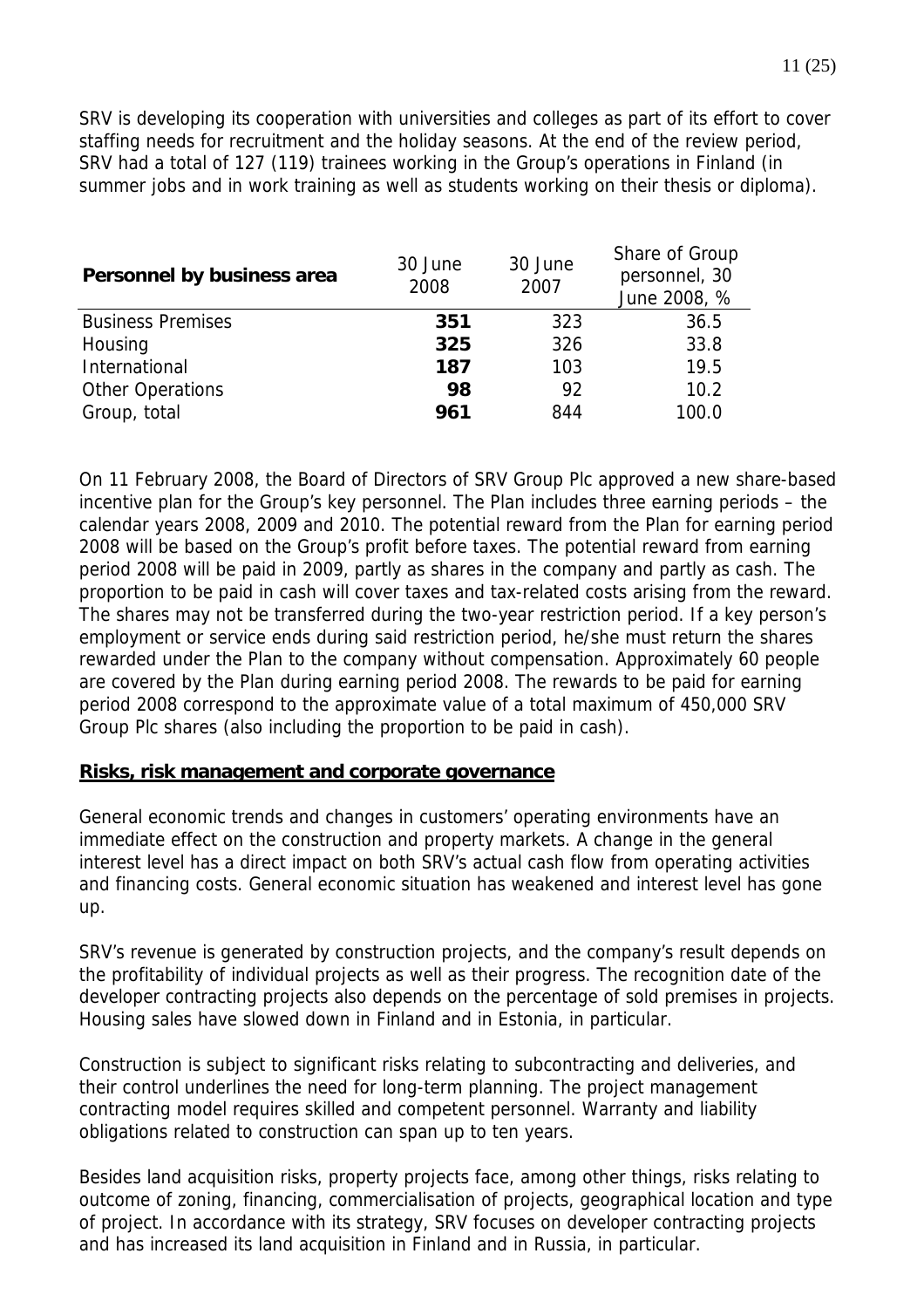The financial risks related to the SRV Group's business are interest rate, foreign exchange, liquidity and counterparty risks, which have been presented in the Notes to the 2007 Financial Statements.

The Group's risk management is carried out in line with the Group's operations system and control is exercised in accordance with the Group strategy approved by the Board of Directors of the Group's parent company. The Group's president and CEO has overall responsibility for risk management. SRV also makes every effort to cover operational risks by means of insurance and contractual terms. A more detailed account of SRV's risks, risk management and corporate governance policies has been disclosed in the 2007 Annual Report and Financial Statements.

SRV estimates that no other essential changes have occurred in company's risks.

#### **Corporate governance and resolutions of general meetings**

The Annual General Meeting was held on 14 April 2008. The AGM adopted the financial statements for 2007 and granted release from liability to the members of the Board of Directors and the president and CEO. A dividend of EUR 0.12 per share was declared.

Mr Ilpo Kokkila was elected chairman of the Board of Directors and Mr Jukka Hienonen, Mr Lasse Kurkilahti, Mr Matti Mustaniemi and Mr Markku Sarkamies were elected to seats on the Board. In its organisational meeting on 14 April 2008 the Board of Directors elected Lasse Kurkilahti vice chairman of the Board. Matti Mustaniemi was elected chairman and Markku Sarkamies member of the Audit Committee. Ilpo Kokkila was elected chairman and Jukka Hienonen and Lasse Kurkilahti members of the Nomination and Remuneration Committee.

Mr Jarmo Lohi, Authorised Public Accountant, was elected as the company's auditor, and the firm of public accountants Ernst & Young Oy was elected deputy auditor, with Mr Mikko Rytilahti, Authorised Public Accountant, acting as principal auditor.

The Annual General Meeting authorised the Board of Directors to resolve on the acquisition of the company's own shares (treasury shares). The authorisation is in force for 18 months from the decision of the Meeting. A maximum of 3,676,846 own shares, or a lower amount that, in addition to the shares already owned by the company and its subsidiaries, is less than 10 per cent of all shares, may be acquired on the basis of the authorization. The Annual General Meeting authorised the Board of Directors to resolve on the transfer of treasury shares against payment or without consideration. The authorisation is in force for 18 months from the decision of the Meeting.

### **Shares and shareholders**

SRV Group Plc's share capital is EUR 3,062,520. The share has no nominal value and the number of shares outstanding is 36,768,468. The company has one class of shares. SRV's shares were admitted to public trading on the OMX Nordic Exchange Helsinki Pre List on 12 June 2007 and on the Main List on 15 June 2007. SRV had a total of 6,017 shareholders at 30 June 2008. SRV did not receive any flagging notifications during the reporting period.

The closing rate at the end of the review period was EUR 5.28 (5.02 on 31 December 2007). The highest share price in the review period was EUR 6.60 and the lowest was EUR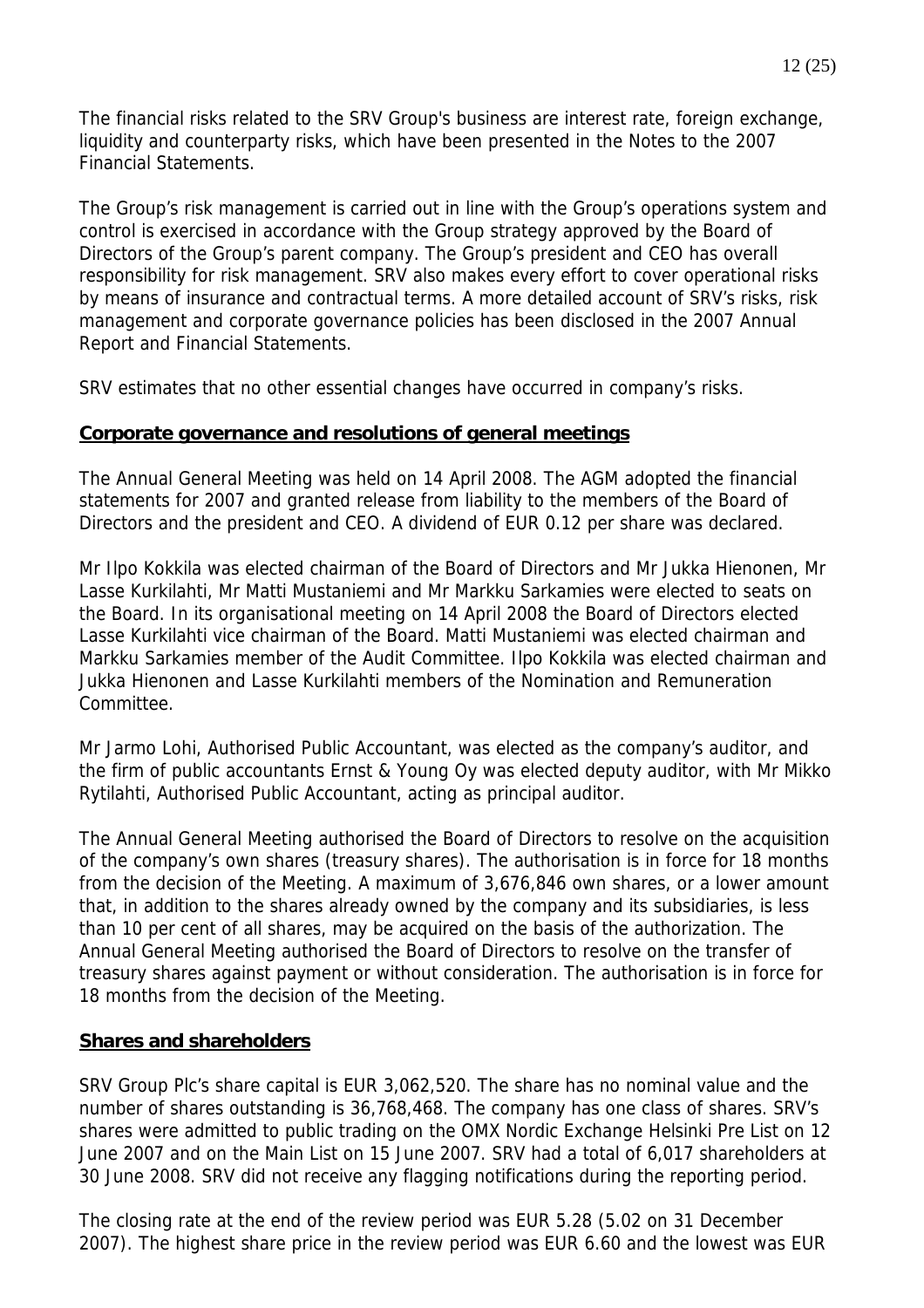4.67. The change in the all-share index of the Helsinki Stock Exchange (OMX Helsinki) during the same period was 26.1 per cent negative and the OMX Industrial and Services index 16.3 per cent negative.

At the end of the review period, the company had a market capitalisation of EUR 193.1 million, excluding the Group's own shares. About 9.3 million shares were traded on the Helsinki Stock Exchange in the review period and the trade volume was EUR 51.3 million.

At the end of the review period, SRV Group Plc's subsidiary SRV Kalusto Oy had 150,241 of SRV Group Plc's shares. The shares were acquired in accordance with the conditions of the merger plan of SRV Group Plc and SRV Henkilöstö Oy. On 30 May 2008, SRV Group Plc's Board of Directors decided to use the authorisation to acquire the company's own shares. Share acquisition started on 9 June 2008. On 30 June 2008, SRV Group Plc and SRV Kalusto Oy had a total of 193,241 of SRV Group Plc's shares, representing 0.5 per cent of the total number of the company's shares and combined number of votes. On 18 August 2008, the Group had a total of 259,500 shares (0.7 per cent of the total number of the company's shares and combined number of votes).

#### **Financial targets**

In the medium term SRV aims to achieve annual average growth of approximately 15 per cent in Group revenue and annual average growth of 30 percent in revenue in International Operations. SRV aims to increase the level of operating profit and, in the medium to long term, to achieve an operating margin of 8 per cent. Also, the company aims to maintain an equity ratio of 30 per cent.

### **Events after the end of the reporting period**

In July, SRV signed a contract for the sale of shares in ZAO Nordrus Hotel with Wenaas Hotel Russia A/S, which belongs to the Norwegian Wenaas Group. ZAO Nordrus Hotel owns the 160-room Park Inn hotel in Ekaterinburg, Russia. The selling price of the shares was EUR 22.5 million. The transaction requires the consent of the Russian competition authorities, which is expected during September/October. The transaction will generate operating profit of about EUR 13 million.

In July, SRV signed a project management contract valued at EUR 107 million for the planning and construction of the Mytichi shopping centre project with the project company. The majority owner of the project is the Finnish real estate investment company Vicus with a 75 per cent stake. The final investment decision will be made by the end of this year. The contract is not included in the order backlog until the final investment decision is made.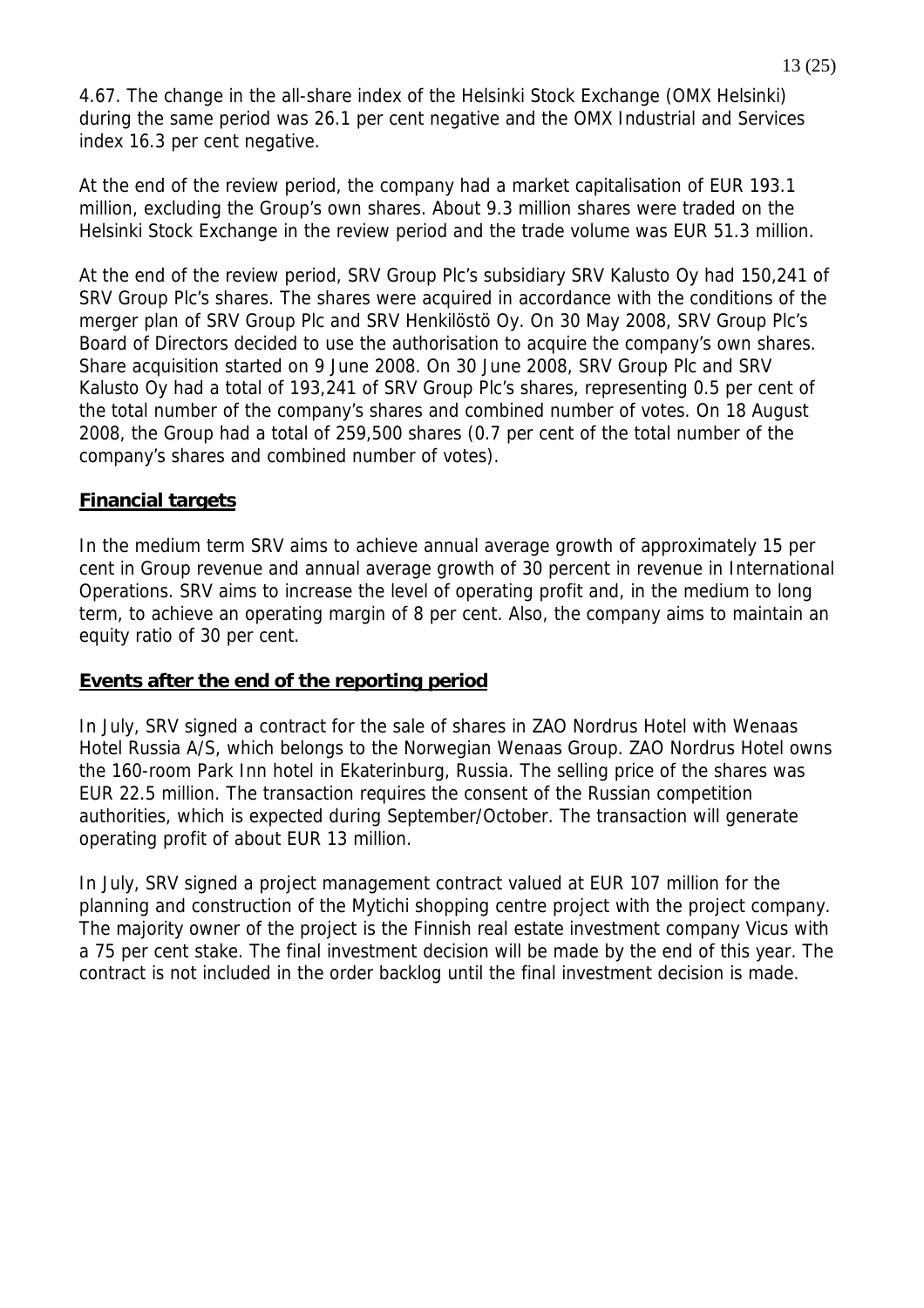### **Outlook for 2008**

Construction of business premises is estimated to remain at its present level this year. Selling times of residences have lengthened in Finland, demand has decreased and the demand is estimated to focus on projects that are close to completion. Russia's strong economic growth is set to support the development of International Operations.

The volume and nature of the order backlog support the level of revenue and earnings in 2008 and provide a favourable basis for the operating profit trend. The sale of the Park Inn hotel in Ekaterinburg is estimated to bring in operating profit of EUR 13 million in the latter part of the year.

Due to uncertainties concerning housing sales, revenue in 2008 is expected to remain on the 2007 level.

The group's operating profit is anticipated to outperform 2007 by a substantial margin, and the Q2 2008 operating profit is expected to surpass the Q1 2008 operating profit.

Espoo 19 August 2008

SRV Group Plc Board of Directors

All forward-looking statements in this review are based on the management's current expectations and beliefs about future events, and actual results may differ materially from the expectations and beliefs such statements contain.

For further information, please contact: Eero Heliövaara, president and CEO, tel. +358 (0)20 1455 202 Hannu Linnoinen, CFO, +358 (201) 455 990, +358 (50) 523 5850 Jussi Ollila, SVP, Communications, +358 (201) 455 275, +358 (50) 372 5229

Distribution: OMX Nordic Exchange Helsinki, principal media, www.srv.fi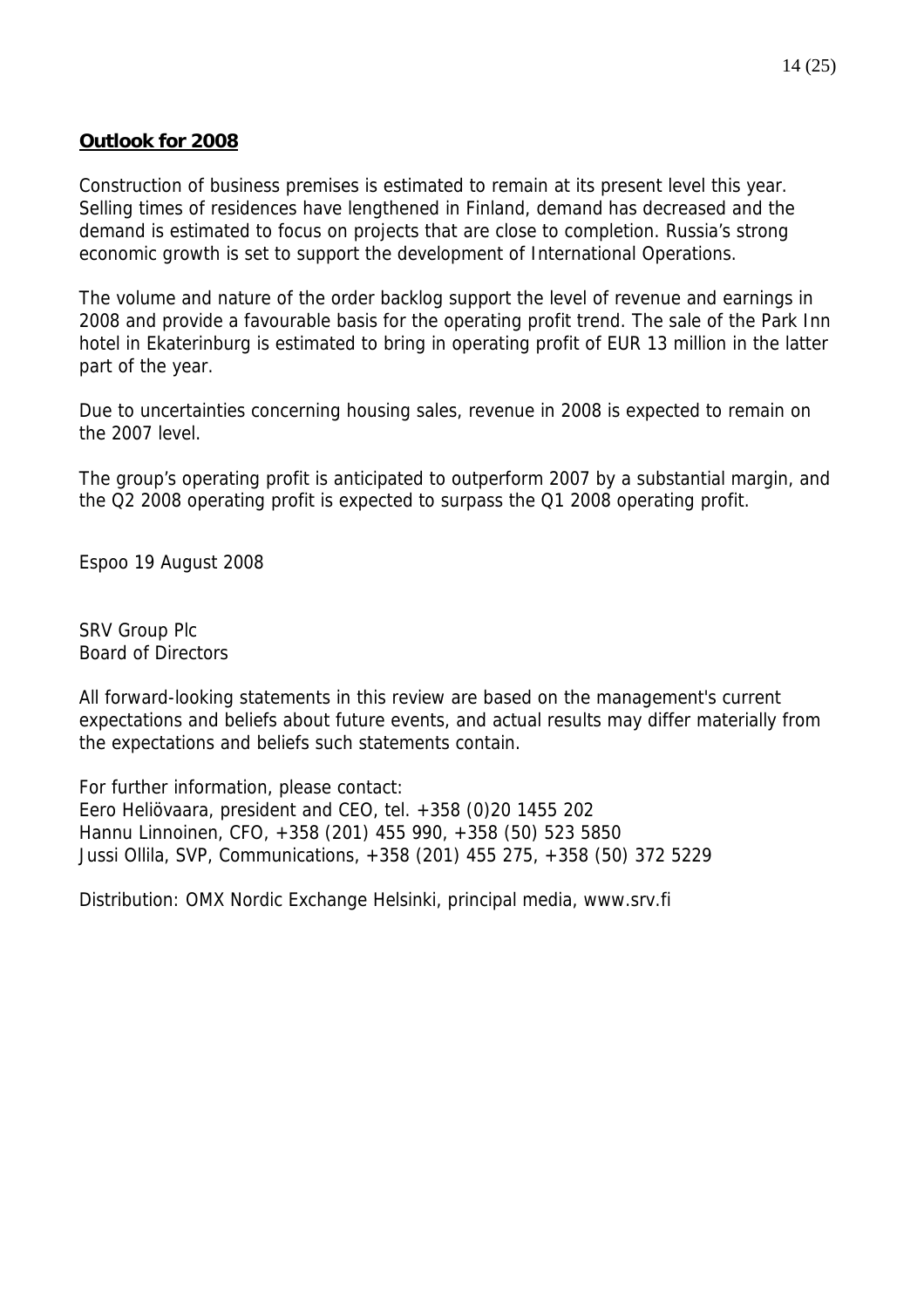## **Key figures:**

|                                                          |                    | <b>IFRS</b>    | <b>IFRS</b>    | <b>IFRS</b>    | <b>IFRS</b>              | <b>IFRS</b> |
|----------------------------------------------------------|--------------------|----------------|----------------|----------------|--------------------------|-------------|
|                                                          |                    | $1 - 6/$       | $1 - 6/$       | $4 - 6/$       | $4 - 6/$                 | $1 - 12/$   |
|                                                          |                    | 2008           | 2007           | 2008           | 2007                     | 2007        |
| Revenue                                                  | <b>EUR million</b> | 288.8          | 261.3          | 142.4          | 140.0                    | 561.4       |
| Operating profit                                         | <b>EUR million</b> | 18.1           | 10.3           | 9.2            | 6.8                      | 15.1        |
| Operating profit, % of revenue                           | $\%$               | 6.3            | 4.0            | 6.4            | 4.8                      | 2.7         |
| Profit before taxes                                      | <b>EUR million</b> | 15.1           | 9.0            | 6.8            | 6.0                      | 11.5        |
| Profit before taxes, % of revenue                        | %                  | 5.2            | 3.4            | 4.8            | 4.3                      | 2.1         |
| Net profit attributable to equity holders of             |                    |                |                |                |                          |             |
| the parent company                                       | <b>EUR million</b> | 10.1           | 6.7            | 4.4            | 4.8                      | 7.2         |
| Return on equity $1$                                     | %                  | 13.0           | 11.0           |                |                          | 6.9         |
| Return on investment <sup>1</sup>                        | %                  | 16.9           | 11.6           |                |                          | 9.7         |
| Invested capital                                         | <b>EUR million</b> | 296.2          | 238.3          |                |                          | 222.9       |
| Equity ratio                                             | %                  | 44.9           | 59.4           |                |                          | 55.4        |
| Net interest-bearing debt                                | <b>EUR</b> million | 122.4          | $-10.4$        |                |                          | 43.2        |
| Gearing ratio                                            | %                  | 74.8           | $-5.8$         |                |                          | 27.3        |
| Order backlog                                            | <b>EUR million</b> | 521.1          | 517.4          |                |                          | 528.7       |
| Personnel on average                                     |                    | 836            | 744            |                |                          | 761         |
| Property, plant and equipment investments                | EUR million        | 21.6           | 2.1            | 20.9           | 1.4                      | 5.4         |
| Property, plant and equipment                            |                    |                |                |                |                          |             |
| investments, % of revenue                                | %                  | 7.5            | 0.8            | 14.7           | 1.0                      | 1.0         |
| Earnings per share, share issue adjusted <sup>2</sup>    | <b>EUR</b>         | 0.28           | 0.25           | 0.12           | 0.18                     | 0.22        |
| Equity per share, share issue adjusted <sup>2</sup>      | <b>EUR</b>         | 4.40           | 4.46           | 4.40           | 1.53                     | 4.22        |
| Dividend per share, share issue adjusted                 | <b>EUR</b>         | $\overline{a}$ | $\overline{a}$ | $\blacksquare$ | $\overline{a}$           | 0.12        |
| Dividend payout ratio                                    | $\%$               |                |                |                |                          | 54.6        |
| Dividend yield                                           | $\%$               |                |                |                |                          | 2.4         |
| Price per earnings ratio                                 |                    |                |                |                | $\overline{\phantom{a}}$ | 22.8        |
| Share price development                                  |                    |                |                |                |                          |             |
| Share price at the end of the period                     | <b>EUR</b>         | 5.28           | 10.10          | $\overline{a}$ |                          | 5.02        |
| Average share price                                      | <b>EUR</b>         | 5.61           | 10.18          |                |                          | 8.40        |
| Lowest share price                                       | <b>EUR</b>         | 4.67           | 9.80           |                | $\overline{\phantom{a}}$ | 4.72        |
| Highest share price                                      | <b>EUR</b>         | 6.60           | 10.79          | $\overline{a}$ | $\overline{a}$           | 10.79       |
| Market capitalisation at the end of the                  |                    |                |                |                |                          |             |
| period                                                   | <b>EUR million</b> | 193.1          | 394.5          |                |                          | 184.6       |
| Trading volume                                           | 1,000              | 9,328          | 8,581          |                | $\overline{a}$           | 22,514      |
| Trading volume                                           | $\%$               | 25.4           | 31.3           |                | $\overline{\phantom{a}}$ | 68.8        |
| Weighted average number of shares                        |                    |                |                |                |                          |             |
| outstanding                                              | 1,000              | 36,672         | 27,429         | 36,626         | 28,778                   | 32,703      |
| Number of shares outstanding at the end<br>of the period | 1,000              | 36,575         | 39,064         | 36,575         | 39,064                   | 36,768      |
|                                                          |                    |                |                |                |                          |             |

1) In calculating the key ratio only the profit for the period has been annualised

2) Key figures per share have been adjusted to reflect the increase in the number of shares, which came into effect on 11 April 2007 (split), the rights issue on 11 June 2007 and the rights issue and cancellation of treasury shares in connection with the merger of SRV Henkilöstö Oy on 28 September 2007 and purchases of own shares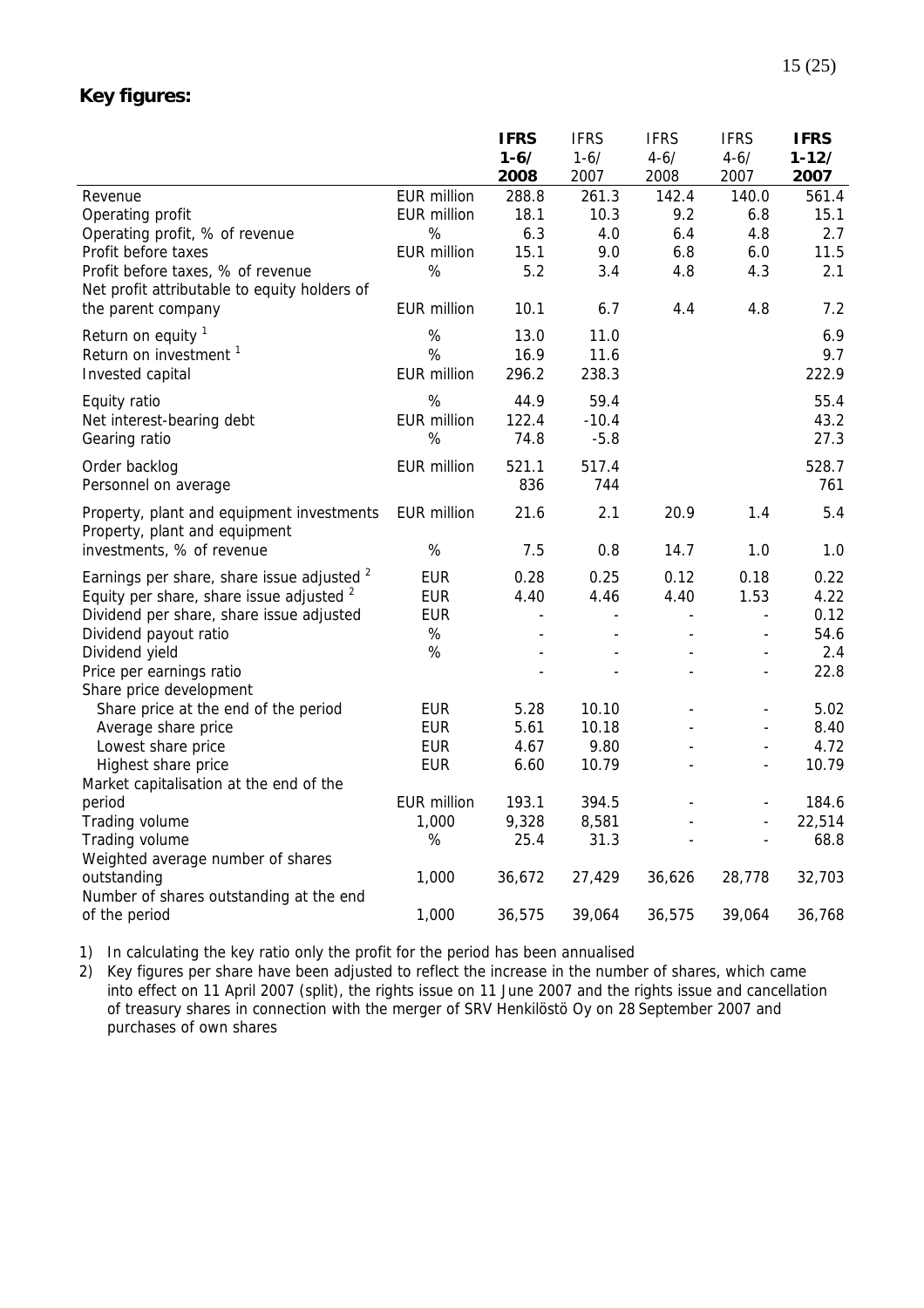# **Calculation of key figures:**

| Gearing ratio, %                                  |     |      |                                                                                                                      |
|---------------------------------------------------|-----|------|----------------------------------------------------------------------------------------------------------------------|
|                                                   |     |      | 100 x Net interest-bearing debt<br>Total equity                                                                      |
| Return on equity, %                               |     | 100x | Profit before taxes - income taxes<br>Total equity, average                                                          |
|                                                   |     |      |                                                                                                                      |
| Return on investment, %                           | $=$ |      | Profit before taxes + interest and other financial<br>100 x expenses                                                 |
|                                                   |     |      | Invested capital, average                                                                                            |
| Equity ratio, %                                   |     |      | 100 x Total equity<br>Total assets - advances received                                                               |
|                                                   |     |      |                                                                                                                      |
| <b>Invested capital</b>                           | $=$ |      | Total assets - non-interest bearing debt - deferred tax<br>liabilities - provisions                                  |
| Net interest bearing debt                         | $=$ |      | Interest bearing debt - cash and cash equivalents                                                                    |
| Earnings per share, share<br>issue adjusted       | $=$ |      | Net profit for the period attributable to equity holders of<br>the parent company                                    |
|                                                   |     |      | Weighted average number of shares outstanding                                                                        |
| Equity per share, share issue<br>adjusted         |     |      | Shareholders' equity attributable to equity holders of the<br>parent company                                         |
|                                                   | $=$ |      | Number of shares outstanding at the end of the period,<br>share issue adjusted                                       |
| Price per earnings ratio                          | =   |      | Share price at the end of the period                                                                                 |
|                                                   |     |      | Earnings per share, share issue adjusted                                                                             |
| Dividend payout ratio, %                          |     |      | Dividend per share. share issue adjusted                                                                             |
|                                                   | $=$ | 100x | Earnings per share, share issue adjusted                                                                             |
| Dividend yield, %                                 |     |      | Dividend per share. share issue adjusted                                                                             |
|                                                   | $=$ |      | 100 x Share price at the end of the period, share issue<br>adjusted                                                  |
| Average share price                               |     |      | Number of shares traded in euros during the period                                                                   |
|                                                   | =   |      | Number of shares traded during the period                                                                            |
| Market capitalisation at the<br>end of the period | =   |      | Number of shares outstanding at the end of the period x<br>share price at the end of the period                      |
| <b>Trading volume</b>                             | =   |      | Number of shares traded during the period and in<br>relation to the weighted average number of shares<br>outstanding |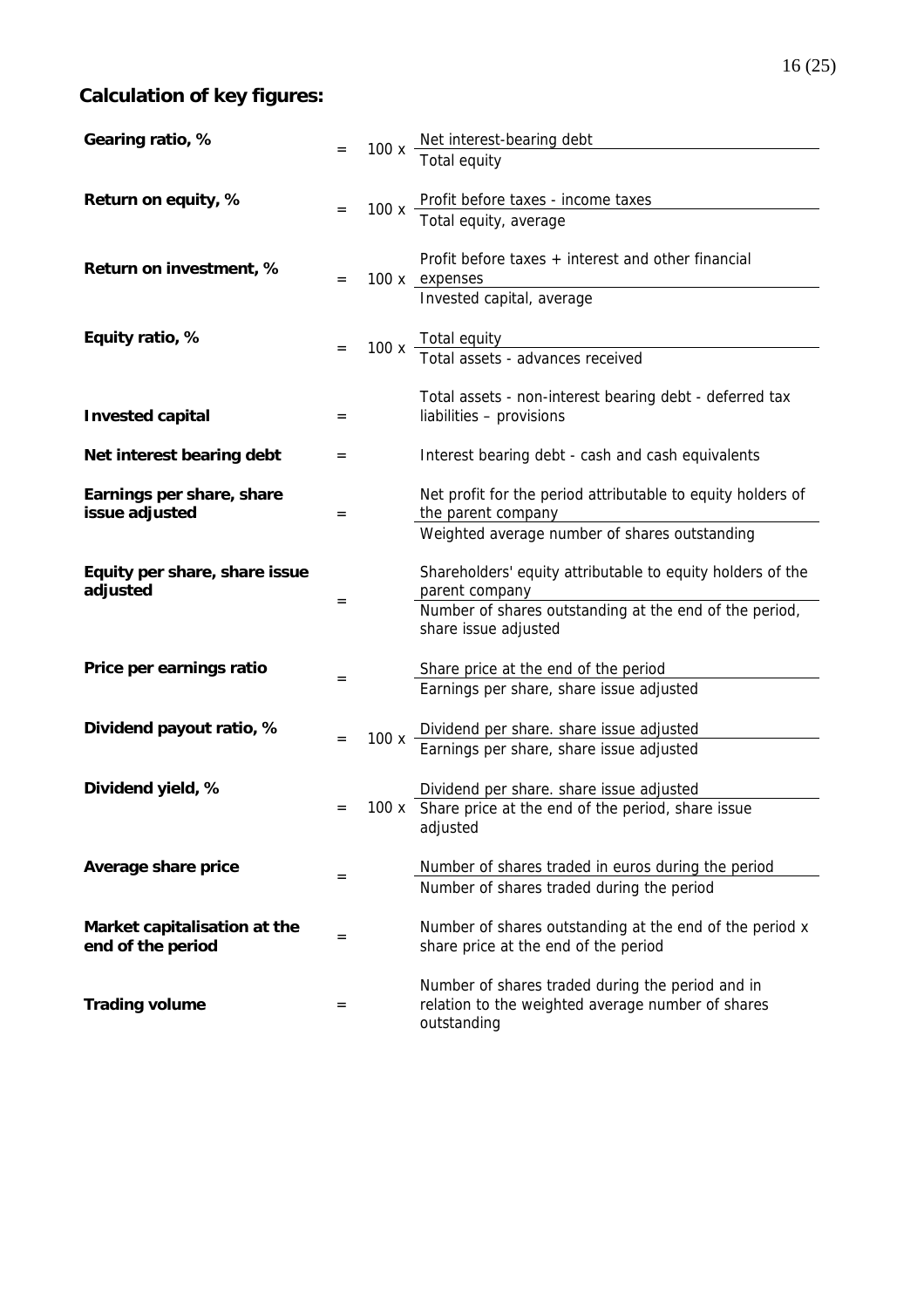### **SRV Group Plc Interim Report 1 January - 30 June 2008: TABLES**

#### Appendixes

1) Condensed consolidated financial statements: income statement, balance sheet, statement of changes in equity, cash flow statement, commitments and contingent liabilities, derivative contracts liabilities

- 2) Quarterly development
- 3) Segment information
- 4) Adoption of new standards as well as changes and interpretations in 2009
- 5) Outlook after the reporting period

#### **1. Group financials 1 January – 30 June 2008**

IFRS standards and operating segments

SRV Group (SRV) adopted International Financial Reporting Standards (IFRS) on 1 January 2006. In preparing interim condensed consolidated financial statement information, SRV has applied the same accounting principles as in its year-end financial statements for 2007. The figures in the tables have been rounded which should be noted when counting the total sums. The interim condensed consolidated financial statement information has been prepared in accordance with the accounting policies set out in the IAS 34 standard and the information disclosed is unaudited.

SRV's reporting segments comprise Business Premises, Housing, International Operations and Other Operations. The operating segment figures are disclosed in accordance with IFRS 8, following the accounting principles applied in the consolidated financial statements.

| <b>Consolidated income</b>        |             |             |         |         |             |             |             |
|-----------------------------------|-------------|-------------|---------|---------|-------------|-------------|-------------|
| statement                         | <b>IFRS</b> | <b>IFRS</b> |         |         | <b>IFRS</b> | <b>IFRS</b> | <b>IFRS</b> |
| (EUR million)                     | $1 - 6/$    | $1 - 6/$    | change, | change, | $4 - 6/$    | $4 - 6/$    | $1 - 12/$   |
|                                   | 2008        | 2007        | MEUR    | %       | 2008        | 2007        | 2007        |
| Revenue                           | 288.8       | 261.3       | 27.5    | 10.5    | 142.4       | 140.0       | 561.4       |
| Other operating income            | 0.6         | 0.6         | 0.0     | 1.4     | 0.2         | 0.3         | 1.1         |
| Change in inventories of finished |             |             |         |         |             |             |             |
| goods and work in progress        | 13.7        | 10.8        | 2.9     | 26.5    | 12.3        | 3.8         | 18.3        |
| Use of materials and services     | $-252.5$    | $-233.1$    | $-19.5$ | 8.4     | $-128.6$    | $-121.1$    | $-509.7$    |
| Employee benefit expenses         | $-23.8$     | $-21.7$     | $-2.1$  | 9.4     | $-12.5$     | $-12.2$     | $-41.6$     |
| Depreciation and impairments      | $-1.4$      | $-0.9$      | $-0.5$  | 59.9    | $-0.8$      | $-0.4$      | $-1.9$      |
| Other operating expenses          | $-7.3$      | $-6.8$      | $-0.5$  | 8.0     | $-3.9$      | $-3.6$      | $-12.6$     |
| <b>Operating profit</b>           | 18.1        | 10.3        | 7.7     | 74.9    | 9.2         | 6.8         | 15.1        |
| Financial income                  | 2.9         | 0.8         | 2.2     | 287.4   | 1.7         | 0.2         | 2.6         |
| <b>Financial expenses</b>         | $-5.9$      | $-2.1$      | $-3.8$  | 178.1   | $-4.1$      | $-1.0$      | $-6.1$      |
| Financial income and expenses,    |             |             |         |         |             |             |             |
| total                             | $-3.0$      | $-1.4$      | $-1.6$  | 118.5   | $-2.4$      | $-0.8$      | $-3.5$      |
| <b>Profit before taxes</b>        | 15.1        | 9.0         | 6.1     | 68.2    | 6.8         | 6.0         | 11.5        |
| Income taxes                      | $-4.6$      | $-2.4$      | $-2.3$  | 96.9    | $-2.2$      | $-0.6$      | $-3.9$      |
| Net profit for the period         | 10.4        | 6.6         | 3.8     | 57.9    | 4.5         | 5.3         | 7.6         |
| <b>Attributable to</b>            |             |             |         |         |             |             |             |
| Equity holders of the parent      |             |             |         |         |             |             |             |
| company                           | 10.1        | 6.7         |         |         | 4.4         | 4.8         | 7.2         |
| Minority interest                 | 0.3         | $-0.1$      |         |         | 0.2         | 0.5         | 0.5         |
| Earnings per share calculated on  |             |             |         |         |             |             |             |
| the profit attributable to equity |             |             |         |         |             |             |             |
| holders of the parent company     |             |             |         |         |             |             |             |
| (undiluted and diluted) 1)        | 0.28        | 0.25        |         |         | 0.12        | 0.18        | 0.22        |

1) Key figures per share have been adjusted to reflect the increase in the number of shares, which came into effect on 11 April 2007 (split), new issue of shares on 11 June 2007 and the new issue of shares and the cancellation of treasury shares in connection with the merger of SRV Henkilöstö Oy on 29 September 2007 and purchases of own shares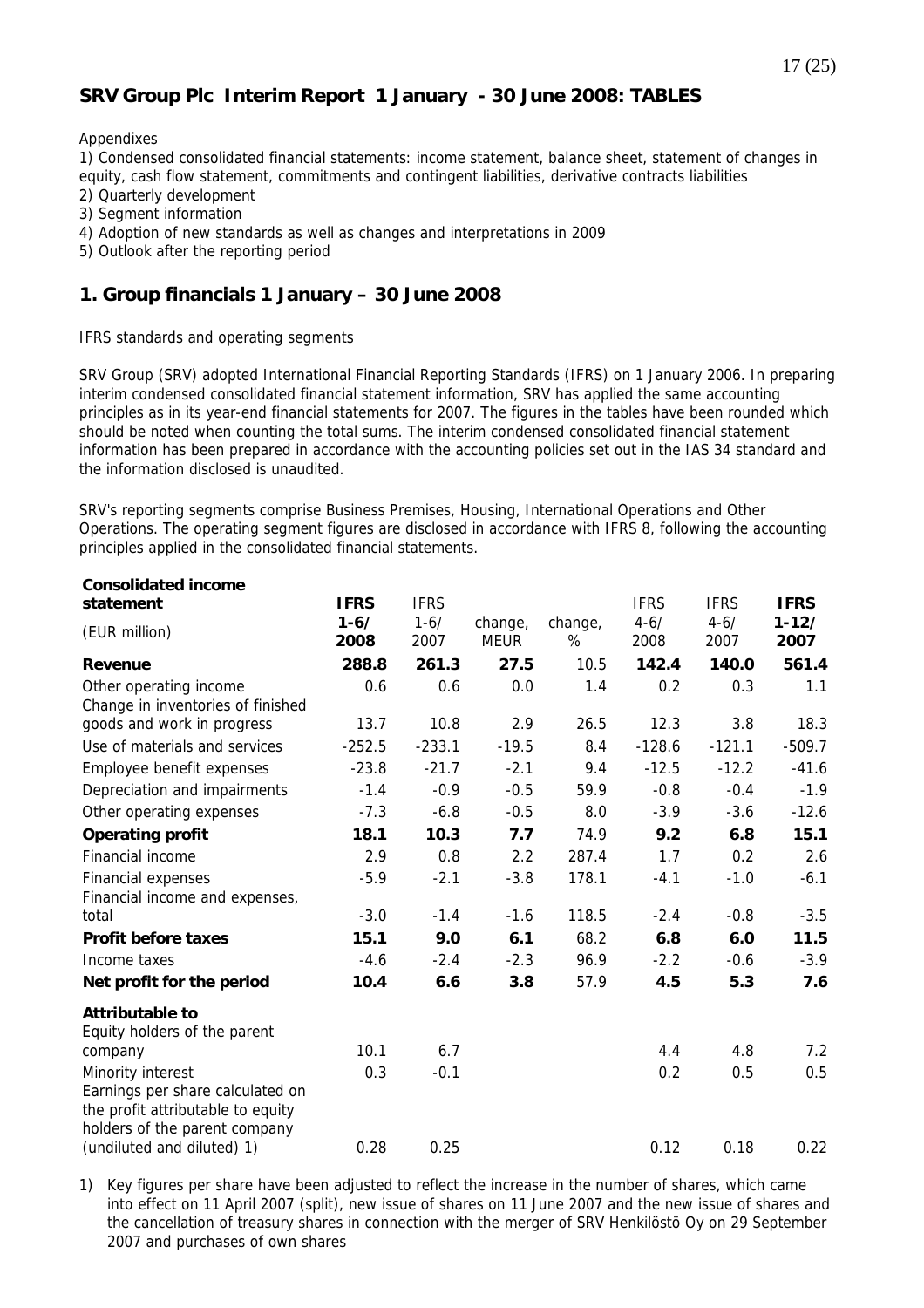| <b>Consolidated balance sheet</b>                              | <b>IFRS</b> | <b>IFRS</b> | change   | <b>IFRS</b> |
|----------------------------------------------------------------|-------------|-------------|----------|-------------|
| (EUR million)                                                  | 30.6.08     | 30.6.07     | %        | 31.12.07    |
| <b>ASSETS</b>                                                  |             |             |          |             |
| <b>Non-current assets</b>                                      |             |             |          |             |
| Property, plant and equipment                                  | 26.1        | 6.2         | 318.1    | 8.0         |
| Goodwill                                                       | 1.8         | 0.7         | 141.8    | 0.7         |
| Other intangible assets                                        | 0.7         | 0.8         | $-15.3$  | 0.6         |
| Other financial assets                                         | 3.7         | 2.9         | 27.0     | 2.9         |
| Receivables                                                    | 5.0         | 6.0         | $-16.5$  | 2.7         |
| Deferred tax assets                                            | 1.3         | 2.2         | $-40.0$  | 1.1         |
| Non-current assets, total                                      | 38.5        | 18.7        | 105.2    | 16.1        |
| <b>Current assets</b>                                          |             |             |          |             |
| Inventories                                                    | 249.9       | 180.6       | 38.4     | 196.4       |
| Trade and other receivables                                    | 89.0        | 77.1        | 15.4     | 94.2        |
| Current tax receivables                                        | 6.5         | 3.3         | 95.3     | 3.4         |
| Cash and cash equivalents                                      | 10.1        | 70.3        | $-85.6$  | 21.4        |
| <b>Current assets, total</b>                                   | 355.5       | 331.3       | 7.3      | 315.4       |
| <b>ASSETS, TOTAL</b>                                           | 393.9       | 350.1       | 12.5     | 331.6       |
|                                                                |             |             |          |             |
|                                                                |             |             |          |             |
| <b>Consolidated balance sheet</b>                              | <b>IFRS</b> | <b>IFRS</b> | change   | <b>IFRS</b> |
| (EUR million)                                                  | 30.6.08     | 30.6.07     | %        | 31.12.07    |
| <b>EQUITY AND LIABILITIES</b>                                  |             |             |          |             |
| Equity attributable to equity holders<br>of the parent company |             |             |          |             |
| Share capital                                                  | 3.1         | 3.1         | 0.0      | 3.1         |
| Invested free equity fund                                      | 87.3        | 112.6       | $-22.4$  | 87.3        |
| <b>Translation differences</b>                                 | $-0.1$      | 0.0         | 3,374.9  | 0.0         |
| Fair value reserve                                             | 0.0         | 0.0         | $-100.0$ | 0.0         |
| Retained earnings                                              | 70.4        | 58.7        | 20.0     | 64.7        |
| Equity attributable to equity holders                          |             |             |          |             |
| of the parent company, total                                   | 160.8       | 174.4       | $-7.8$   | 155.1       |
| <b>Minority interest</b>                                       | 2.9         | 4.0         | $-27.2$  | 3.2         |
| Equity, total                                                  | 163.7       | 178.4       | $-8.2$   | 158.3       |
| <b>Non-current liabilities</b>                                 |             |             |          |             |
| Deferred tax liabilities                                       | 0.4         | 1.1         | $-62.4$  | 0.1         |
| Provisions                                                     | 6.0         | 4.7         | 27.6     | 5.9         |
| Interest-bearing liabilities                                   | 50.8        | 36.0        | 41.3     | 37.7        |
| Other liabilities                                              | 0.0         | 0.0         |          | 0.4         |
| Non-current liabilities, total                                 | 57.3        | 41.8        | 36.9     | 44.1        |
| <b>Current liabilities</b>                                     |             |             |          |             |
| Trade and other payables                                       | 83.0        | 98.5        | $-15.8$  | 96.9        |
| Current tax payables                                           | 4.3         | 3.4         | 25.2     | 1.6         |
| Provisions                                                     | 4.1         | 4.0         | 1.6      | 4.1         |
| Interest-bearing liabilities                                   | 81.7        | 24.0        | 240.9    | 26.5        |
| <b>Current liabilities, total</b>                              | 173.0       | 129.9       | 33.2     | 129.1       |
| Liabilities, total                                             | 230.3       | 171.7       | 34.1     | 173.2       |
| <b>EQUITY AND LIABILITIES</b>                                  | 393.9       | 350.1       | 12.5     | 331.6       |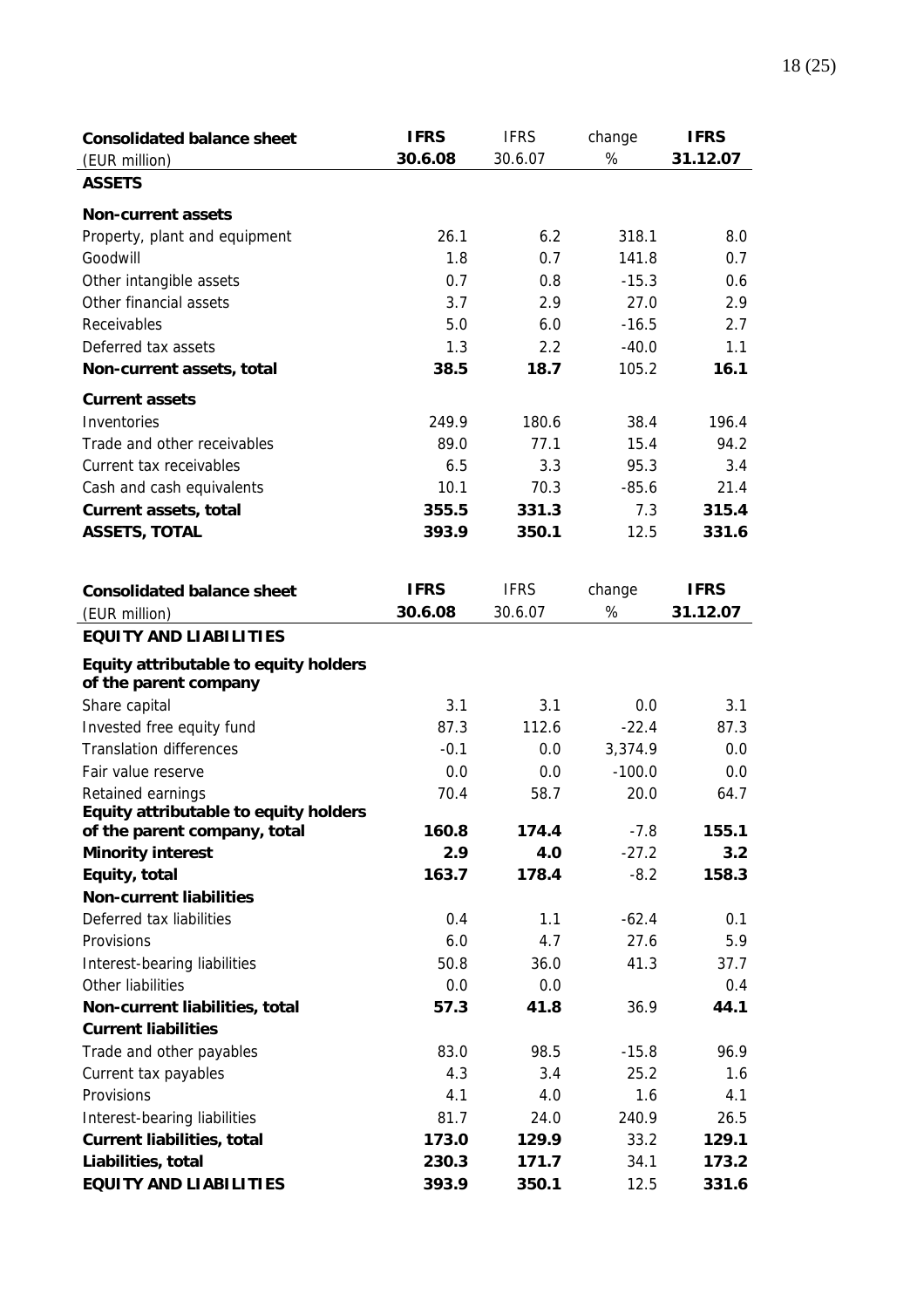| <b>Consolidated cash flow statement</b>                  | <b>IFRS</b> | <b>IFRS</b> | <b>IFRS</b> |
|----------------------------------------------------------|-------------|-------------|-------------|
| (EUR million)                                            | $1-6/2008$  | $1-6/2007$  | 1-12/2007   |
| Cash flows from operating activities                     |             |             |             |
| Net profit for the period                                | 10.4        | 6.6         | 7.6         |
| Adjustments:                                             |             |             |             |
| Depreciation and impairments                             | 1.4         | 0.9         | 1.9         |
| Non-cash transactions                                    | $-0.2$      | 0.5         | 1.5         |
| Financial income and expenses                            | 3.0         | 1.4         | 3.5         |
| Capital gains on sales of tangible and intangible assets | 0.0         | $-0.1$      | $-0.1$      |
| Income taxes                                             | 4.6         | 2.4         | 3.9         |
| Adjustments, total                                       | 8.9         | 5.0         | 10.6        |
| Changes in working capital:                              |             |             |             |
| Change in loan receivables                               | $-6.3$      | $-1.5$      | $-2.7$      |
| Change in trade and other receivables                    | 8.1         | $-11.4$     | $-23.0$     |
| Change in inventories                                    | $-53.2$     | $-46.1$     | $-62.8$     |
| Change in trade and other payables                       | $-15.2$     | 18.2        | 16.4        |
| Changes in working capital, total                        | $-66.7$     | $-40.8$     | $-72.1$     |
| Interest paid                                            | $-5.7$      | $-2.5$      | $-6.3$      |
| Interest received                                        | 5.0         | 1.1         | 2.8         |
| Income taxes paid                                        | $-4.9$      | $-2.9$      | $-6.3$      |
|                                                          | $-5.6$      | $-4.2$      | $-9.8$      |
| Net cash flow from operating activities                  | $-53.0$     | $-33.4$     | $-63.7$     |
| Cash flow from investing activities                      |             |             |             |
| Acquisition of subsidiaries, net of cash                 | $-1.3$      | 0.0         | 0.0         |
| Property, plant and equipment                            | $-19.3$     | $-1.9$      | $-4.2$      |
| Intangible assets                                        | $-0.2$      | $-0.1$      | $-0.1$      |
| Other financial assets                                   | $-0.8$      | $-0.1$      | $-1.0$      |
| Sale of property, plant and equipment and intangible     |             |             |             |
| assets                                                   | 0.1         | 0.7         | 0.7         |
| Sale of financial assets                                 | 0.0         | 0.3         | 0.3         |
| Net cash used in investing activities                    | $-21.5$     | $-1.2$      | $-4.3$      |
| Cash flows from financing activities                     |             |             |             |
| Proceeds from share issue                                | 0.0         | 112.6       | 113.4       |
| Proceeds from loans                                      | 18.4        | 6.2         | 19.1        |
| Repayments of loans                                      | $-9.2$      | $-6.8$      | $-13.5$     |
| Change in loan receivables                               | 0.0         | 0.2         | 0.2         |
| Change in housing corporation loans                      | 16.0        | $-9.7$      | $-21.8$     |
| Change in credit limits                                  | 42.8        | $-9.4$      | 0.9         |
| Purchase of treasury shares                              | $-0.4$      | 0.0         | $-20.7$     |
| Dividends paid                                           | $-4.4$      | $-3.1$      | $-3.1$      |
| Net cash from financing activities                       | 63.2        | 90.1        | 74.5        |
| Net change in cash and cash equivalents                  | $-11.3$     | 55.5        | 6.5         |
| Cash and cash equivalents at the beginning of period     | 21.4        | 14.9        | 14.9        |
| Cash and cash equivalents at the end of period           | 10.1        | 70.3        | 21.4        |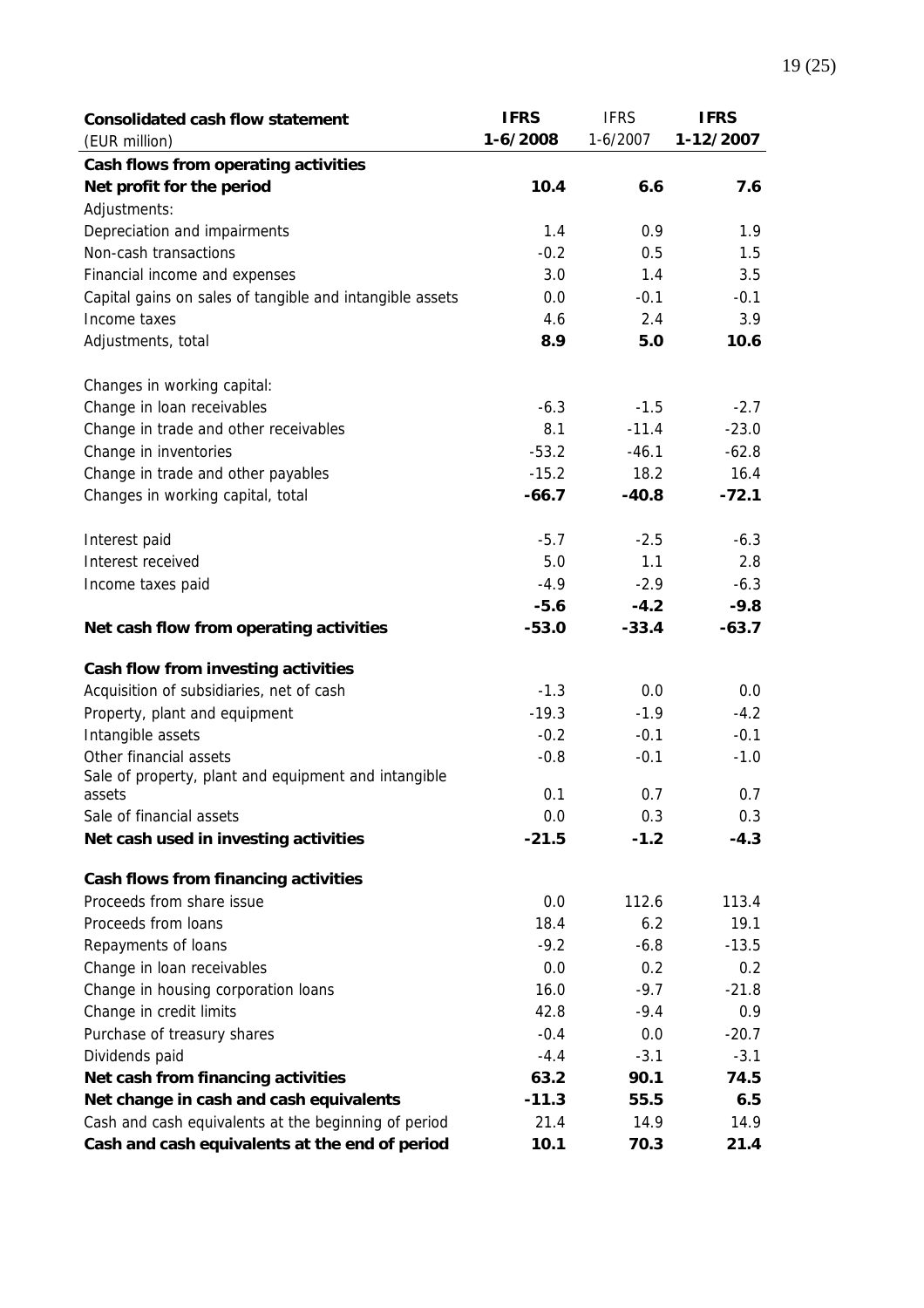#### **Statement of changes in Group equity 1.1. - 30.6.2008**

|                                                       |                  | Equity attributable to               |                                   |                                             |                          |                               |            |                      |                 |
|-------------------------------------------------------|------------------|--------------------------------------|-----------------------------------|---------------------------------------------|--------------------------|-------------------------------|------------|----------------------|-----------------|
|                                                       |                  |                                      |                                   | the equity holders of the parent company    |                          |                               |            |                      |                 |
| <b>IFRS</b><br>(EUR million)                          | Share<br>capital | Share<br>premiu<br>m<br>reserve fund | Invested<br><b>free</b><br>equity | <b>Trans-</b><br>lation<br>differ-<br>ences | Fair<br>value<br>reserve | Retai-<br>ned<br>earning<br>S | Total      | Minority<br>interest | Total<br>equity |
| <b>Equity on 1.1.2008</b>                             | 3.1              | 0.0                                  | 87.3                              | 0.0                                         | 0.0 <sub>l</sub>         | 64.7                          | 155.1      | 3.2                  | 158.3           |
| <b>Translation differences</b>                        |                  |                                      |                                   | $-0.1$                                      |                          |                               | $-0.1$     |                      |                 |
| Net gains on available-<br>for-sale financial assets  |                  |                                      |                                   |                                             | 0.0                      |                               | 0.0        |                      |                 |
| Other changes                                         |                  |                                      | 0.0                               |                                             |                          | 0.2                           | 0.2        |                      |                 |
| Net income recognised<br>directly in equity           | 0.0              | 0.0                                  | 0.0                               | $-0.1$                                      | 0.0                      | 0.2                           | 0.1        |                      |                 |
| Net profit for the period                             |                  |                                      |                                   |                                             |                          | 10.1                          | 10.1       |                      |                 |
| <b>Total income and</b><br>expenses for the<br>period | 0.0              | 0.0                                  | 0.0                               | 0.0                                         | 0.0                      | 10.1                          | 10.1       |                      |                 |
| Dividends paid                                        |                  |                                      |                                   |                                             |                          | $-4.4$                        | $-4.4$     |                      |                 |
| Purchase of treasury<br>shares                        |                  |                                      |                                   |                                             |                          | $-0.2$                        | $-0.2$     |                      |                 |
| <b>Equity on 30.6.2008</b>                            | 3.1              | 0.0                                  | 87.3                              | $-0.1$                                      | 0.0                      |                               | 70.4 160.8 | 2.9                  | 163.7           |

#### **Statement of changes in Group equity 1.1. - 30.6.2007**

|                                                            |                  | Equity attributable to |                                                              |                                          |                                      |                          |                                |                      |       |
|------------------------------------------------------------|------------------|------------------------|--------------------------------------------------------------|------------------------------------------|--------------------------------------|--------------------------|--------------------------------|----------------------|-------|
|                                                            |                  |                        |                                                              | the equity holders of the parent company |                                      |                          |                                |                      |       |
| <b>IFRS</b><br>(EUR million)                               | Share<br>capital | Share<br>lm            | Non-<br>premiu restricted Other<br>equity<br>reserve reserve | reserve                                  | Trans-<br>lation<br>differ-<br>ences | Fair<br>value<br>reserve | Retai-<br>ned<br>earn-<br>ings | Minority<br>interest | Total |
| <b>Equity on 1.1.2007</b>                                  | 1.3              | 1.8                    | 0.0                                                          | 0.0                                      | 0.1                                  | 54.7                     | 57.9                           | 4.2                  | 62.2  |
| <b>Translation differences</b>                             |                  |                        |                                                              | 0.0                                      |                                      |                          | 0.0                            |                      |       |
| Net gains on available-<br>for-sale financial assets       |                  |                        |                                                              |                                          | $-0.1$                               |                          | $-0.1$                         |                      |       |
| Other changes                                              |                  |                        |                                                              |                                          |                                      | 0.0                      | 0.0                            |                      |       |
| Net income recognised<br>directly in equity                | 0.0              | 0.0                    | 0.0                                                          | 0.0                                      | $-0.1$                               | 0.0                      | $-0.1$                         |                      |       |
| Net profit for the period                                  |                  |                        |                                                              |                                          |                                      | 6.7                      | 6.7                            |                      |       |
| <b>Total recognised</b><br>income and expenses             | 0.0              | 0.0                    | 0.0                                                          | 0.0                                      | 0.0                                  | 6.7                      | 6.7                            |                      |       |
| Dividends paid                                             |                  |                        |                                                              |                                          |                                      | $-3.1$                   | $-3.1$                         |                      |       |
| Transfer from share<br>premium reserve to share<br>capital | 1.8              | $-1.8$                 |                                                              |                                          |                                      |                          | 0.0                            |                      |       |
| Share issue and employee<br>offering                       |                  |                        | 112.6                                                        |                                          |                                      | 0.4                      | 113.0                          |                      |       |
| <b>Equity on 30.6.2007</b>                                 | 3.1              | 0.0                    | 112.6                                                        | 0.0                                      | 0.0                                  | 58.7                     | 174.4                          | 4.0                  | 178.4 |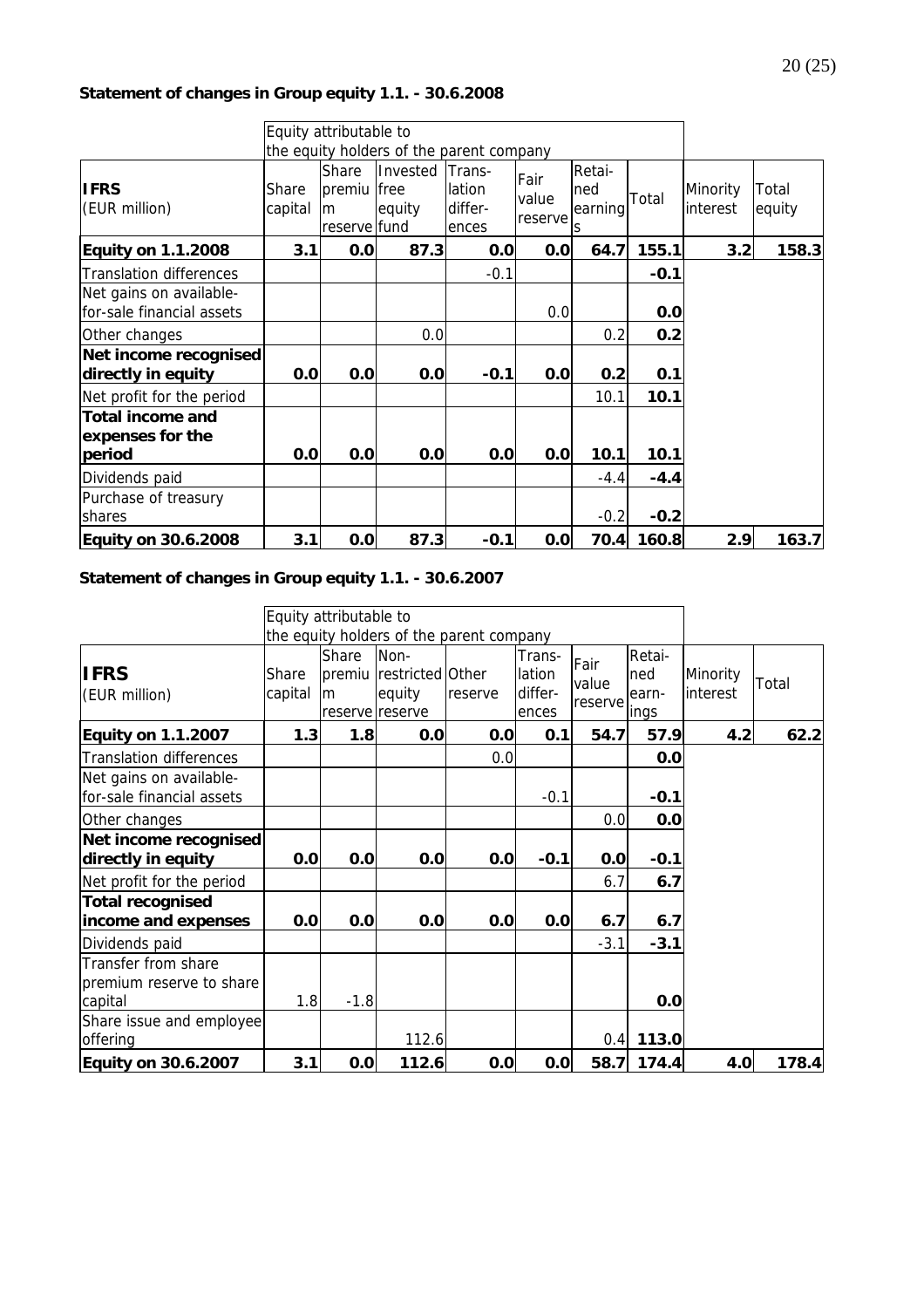### **Statement of changes in Group equity 1.1. - 31.12.2007**

|                                                            |                  | Equity attributable to                     |                    |                                          |                          |                               |         |                      |                 |
|------------------------------------------------------------|------------------|--------------------------------------------|--------------------|------------------------------------------|--------------------------|-------------------------------|---------|----------------------|-----------------|
|                                                            |                  |                                            |                    | the equity holders of the parent company |                          |                               |         |                      |                 |
| <b>IFRS</b><br>(EUR million)                               | Share<br>capital | Share<br>premiu free<br>lm<br>reserve fund | Invested<br>equity | Trans-<br>lation<br>differ-<br>ences     | Fair<br>value<br>reserve | Retai-<br>ned<br>earning<br>S | Total   | Minority<br>interest | Total<br>equity |
| <b>Equity on 1.1.2007</b>                                  | 1.3              | 1.8                                        | 0.0                | 0.0                                      | 0.1                      | 54.7                          | 57.9    | 4.2                  | 62.2            |
| <b>Translation differences</b>                             |                  |                                            |                    | 0.0                                      |                          |                               | 0.0     |                      |                 |
| Net gains on available-<br>for-sale financial assets       |                  |                                            |                    |                                          | $-0.1$                   |                               | $-0.1$  |                      |                 |
| Other changes                                              |                  |                                            |                    |                                          |                          | 0.1                           | 0.1     |                      |                 |
| Net income recognised<br>directly in equity                | 0.0              | 0.0                                        | 0.0                | 0.0                                      | $-0.1$                   | 0.1                           | 0.0     |                      |                 |
| Net profit for the period                                  |                  |                                            |                    |                                          |                          | 7.2                           | 7.2     |                      |                 |
| <b>Total income and</b><br>expenses for the                |                  |                                            |                    |                                          |                          |                               |         |                      |                 |
| period                                                     | 0.0              | 0.0                                        | 0.0                | 0.0                                      | 0.0                      | 7.2                           | 7.2     |                      |                 |
| Dividends paid                                             |                  |                                            |                    |                                          |                          | $-3.1$                        | $-3.1$  |                      |                 |
| Transfer from share<br>premium reserve to share<br>capital | 1.8              | $-1.8$                                     |                    |                                          |                          |                               | 0.0     |                      |                 |
| Share issue and employee<br>offering                       |                  |                                            | 116.6              |                                          |                          | 0.4                           | 117.0   |                      |                 |
| Share issue and employee<br>offering deductions            |                  |                                            |                    |                                          |                          | $-3.2$                        | $-3.2$  |                      |                 |
| Purchase and cancellation<br>of treasury shares            |                  |                                            | $-29.3$            |                                          |                          | 8.6                           | $-20.7$ |                      |                 |
| Equity 31.12.2007                                          | 3.1              | 0.0                                        | 87.3               | 0.0                                      | 0.0                      | 64.7                          | 155.1   | 3.2                  | 158.3           |

| <b>Inventories</b>                                       | <b>IFRS</b> | <b>IFRS</b> | change,  | <b>IFRS</b> |
|----------------------------------------------------------|-------------|-------------|----------|-------------|
| (EUR million)                                            | 30.6.08     | 30.6.07     | %        | 31.12.07    |
| Raw materials and consumables                            | 0.1         | 0.0         | 39.4     | 0.0         |
| Work in progress                                         | 73.8        | 70.2        | 5.2      | 86.7        |
| Land areas and plot-owning companies                     | 118.7       | 68.7        | 72.7     | 64.3        |
| Shares in completed housing corporations and real        |             |             |          |             |
| estate companies                                         | 37.7        | 21.6        | 74.9     | 30.3        |
| Advance payments                                         | 6.2         | 12.3        | $-49.4$  | 6.5         |
| Other inventories                                        | 13.4        | 7.7         | 73.1     | 8.7         |
| Inventories, total                                       | 249.9       | 180.6       | 38.4     | 196.4       |
| <b>Commitments and contingent liabilities</b>            | <b>IFRS</b> | <b>IFRS</b> | change,  | <b>IFRS</b> |
| <b>EUR million</b>                                       | 30.6.08     | 30.6.07     | %        | 31.12.07    |
| <b>Collateral given for own liabilities</b>              |             |             |          |             |
| Real estate mortgages given                              | 95.3        | 61.3        | 55.5     | 69.9        |
| Pledges given                                            | 0.0         | 11.0        | $-100.0$ | 5.2         |
| <b>Other commitments</b>                                 |             |             |          |             |
| Guarantees given for liabilities on uncompleted projects | 23.4        | 71.0        | $-67.0$  | 71.4        |
| Investment commitments given                             | 4.0         | 6.4         | $-37.4$  | 4.7         |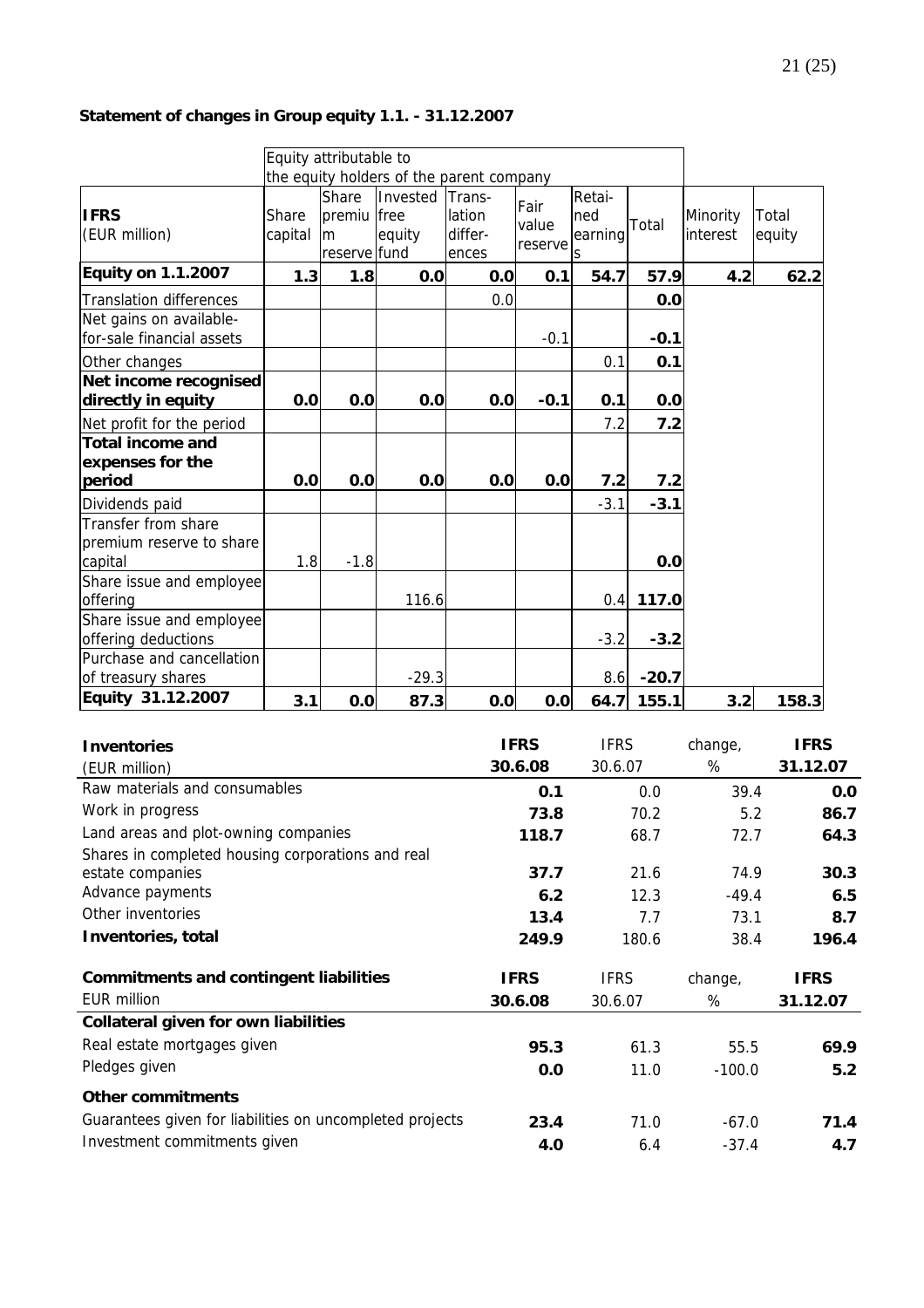| Fair and nominal values of<br>derivative instruments                                                    | <b>IFRS</b><br><b>IFRS</b><br>30.6.07<br>30.6.08 |             | <b>IFRS</b><br>31.12.07 |             |                    |             |
|---------------------------------------------------------------------------------------------------------|--------------------------------------------------|-------------|-------------------------|-------------|--------------------|-------------|
| (EUR million)                                                                                           | <b>Fair Values</b>                               |             | <b>Fair Values</b>      |             | <b>Fair Values</b> |             |
|                                                                                                         | Positive                                         | Negative    | Positive                |             | Positive           | Negative    |
| Hedge accounting not applied<br>Foreign exchange forward                                                |                                                  |             |                         |             |                    |             |
| contracts                                                                                               | 0.2                                              | 0.0         | 0.0                     | 0.0         | 0.0                | 0.0         |
| Interest rate swaps                                                                                     | 0.0                                              | 0.0         | 0.0                     | 0.0         | 0.0                | 0.0         |
|                                                                                                         |                                                  | <b>IFRS</b> |                         | <b>IFRS</b> |                    | <b>IFRS</b> |
|                                                                                                         |                                                  | 30.6.08     |                         | 30.6.07     |                    | 31.12.07    |
| Nominal values of derivative                                                                            |                                                  |             |                         |             |                    |             |
| <b>instruments</b>                                                                                      |                                                  | 8.1         |                         | 9.3         |                    | 8.5         |
| Foreign exchange forward                                                                                |                                                  |             |                         |             |                    |             |
| contracts                                                                                               |                                                  | 11.2        |                         | 0.0         |                    | 0.0         |
| The fair values of derivative instruments are based on market prices at the end of the reporting period |                                                  |             |                         |             |                    |             |

The fair values of derivative instruments are based on market prices at the end of the reporting period. Open foreign exchange forward contracts are hedging the financing cash flow.

# **2. Group and Segment information by quarter**

| <b>SRV Group</b>                                   | <b>IFRS</b> | <b>IFRS</b> | <b>IFRS</b> | <b>IFRS</b> | <b>IFRS</b> | <b>IFRS</b> |
|----------------------------------------------------|-------------|-------------|-------------|-------------|-------------|-------------|
| (EUR million)                                      | 4-6/2008    | 1-3/2008    | 10-12/2007  | 7-9/2007    | 4-6/2007    | 1-3/2007    |
| Revenue                                            | 142.4       | 146.4       | 165.5       | 134.6       | 140.0       | 121.4       |
| Operating profit<br>Financial income and expenses, | 9.2         | 8.9         | $-2.9$      | 7.6         | 6.8         | 3.6         |
| total                                              | $-2.4$      | $-0.6$      | $-2.3$      | 0.2         | $-0.8$      | $-0.6$      |
| Profit before taxes                                | 6.8         | 8.3         | $-5.2$      | 7.8         | 6.0         | 3.0         |
| Order backlog <sup>1)</sup>                        | 521.1       | 451.3       | 528.7       | 546.3       | 517.4       | 507.0       |
| Earnings per share, eur                            | 0.12        | 0.16        | $-0.17$     | 0.14        | 0.18        | 0.07        |
| Equity per share, eur $1$                          | 4.40        | 4.38        | 4.22        | 4.33        | 4.46        | 2.29        |
| Share price, eur $1$                               | 5.28        | 5.55        | 5.02        | 8.10        | 10.10       |             |
| Equity ratio, $%$ <sup>1)</sup>                    | 44.9        | 52.1        | 55.4        | 60.9        | 59.4        | 33.2        |
| Net interest bearing debt $1$                      | 122.4       | 76.1        | 43.2        | 19.8        | $-10.4$     | 52.5        |
| Gearing, $%$ <sup>1)</sup>                         | 74.8        | 46.3        | 27.3        | 12.2        | $-5.8$      | 82.9        |

| Revenue                  | <b>IFRS</b> | <b>IFRS</b> | <b>IFRS</b> | <b>IFRS</b> | <b>IFRS</b> | <b>IFRS</b> |
|--------------------------|-------------|-------------|-------------|-------------|-------------|-------------|
| (EUR million)            | 4-6/2008    | 1-3/2008    | 10-12/2007  | 7-9/2007    | 4-6/2007    | 1-3/2007    |
| <b>Business Premises</b> | 92.2        | 104.8       | 103.2       | 90.6        | 82.2        | 69.4        |
| Housing                  | 37.1        | 26.0        | 43.5        | 35.5        | 43.9        | 40.1        |
| International            | 13.1        | 15.7        | 18.8        | 8.5         | 14.0        | 11.9        |
| Other Operations         | 2.8         | 2.9         | 2.7         | 2.5         | 4.0         | 1.9         |
| Eliminations             | $-2.9$      | $-2.9$      | $-2.7$      | $-2.6$      | $-4.2$      | $-1.9$      |
| Group, total             | 142.4       | 146.4       | 165.5       | 134.6       | 140.0       | 121.4       |
|                          |             |             |             |             |             |             |
|                          |             |             |             |             |             |             |
| <b>Operating profit</b>  | <b>IFRS</b> | <b>IFRS</b> | <b>IFRS</b> | <b>IFRS</b> | <b>IFRS</b> | <b>IFRS</b> |
| (EUR million)            | 4-6/2008    | 1-3/2008    | 10-12/2007  | 7-9/2007    | 4-6/2007    | 1-3/2007    |
| <b>Business Premises</b> | 9.9         | 8.2         | 4.7         | 6.8         | 3.6         | 2.9         |
| Housing                  | 0.9         | 0.4         | 2.8         | 3.0         | 2.9         | 2.0         |
| International            | $-0.1$      | 1.2         | $-9.4$      | $-1.7$      | 1.8         | $-0.9$      |
| Other Operations         | $-1.6$      | $-0.9$      | $-1.1$      | $-0.5$      | $-1.1$      | $-0.4$      |
| Eliminations             | 0.0         | 0.0         | 0.0         | 0.0         | $-0.4$      | 0.0         |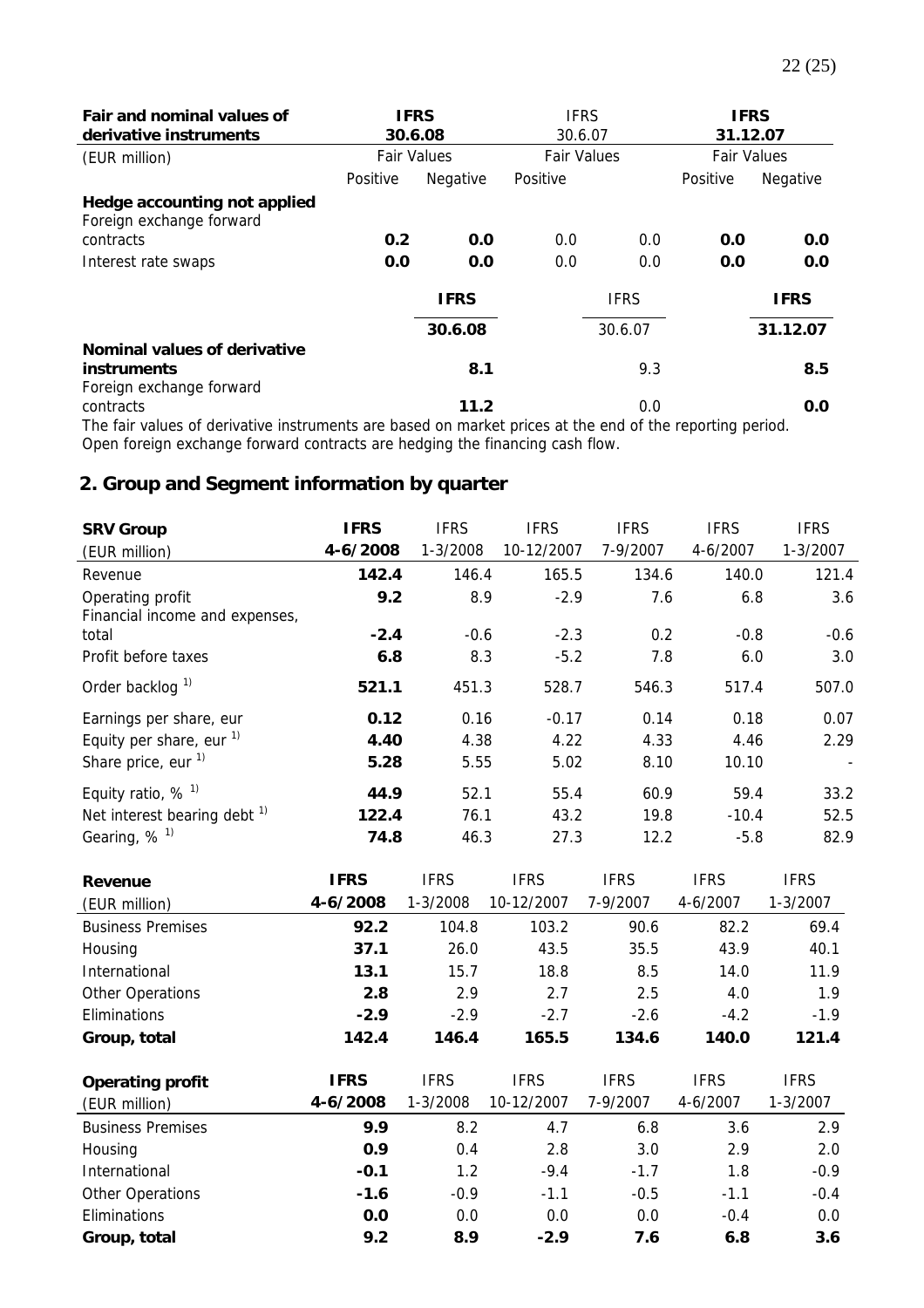| <b>Operating profit</b><br>(%)           | <b>IFRS</b><br>4-6/2008  | <b>IFRS</b><br>$1 - 3/2008$ | <b>IFRS</b><br>10-12/2007 | <b>IFRS</b><br>7-9/2007  | <b>IFRS</b><br>4-6/2007  | <b>IFRS</b><br>1-3/2007  |
|------------------------------------------|--------------------------|-----------------------------|---------------------------|--------------------------|--------------------------|--------------------------|
| <b>Business Premises</b>                 | 10.8                     | 7.8                         | 4.5                       | 7.5                      | 4.4                      | 4.2                      |
| Housing                                  | 2.5                      | 1.6                         | 6.5                       | 8.5                      | 6.5                      | 4.9                      |
| International                            | $-0.9$                   | 7.9                         | $-49.9$                   | $-19.9$                  | 12.7                     | $-7.8$                   |
| Group, total                             | 6.4                      | 6.1                         | $-1.8$                    | 5.7                      | 4.8                      | 2.9                      |
|                                          |                          |                             |                           |                          |                          |                          |
| Order backlog                            | <b>IFRS</b>              | <b>IFRS</b>                 | <b>IFRS</b>               | <b>IFRS</b>              | <b>IFRS</b>              | <b>IFRS</b>              |
| (EUR million)                            | 30.6.2008                | 31.3.2008                   | 31.12.2007                | 30.9.2007                | 30.6.2007                | 31.3.2007                |
| <b>Business Premises</b>                 | 291.1                    | 235.2                       | 302.8                     | 360.2                    | 323.4                    | 326.0                    |
| Housing                                  | 186.8                    | 182.4                       | 174.6                     | 128.2                    | 129.7                    | 143.0                    |
| International                            | 43.2                     | 33.7                        | 51.3                      | 57.9                     | 64.4                     | 38.0                     |
| Group, total                             | 521.1                    | 451.3                       | 528.7                     | 546.3                    | 517.4                    | 507.0                    |
| <b>Invested capital</b><br>(EUR million) | <b>IFRS</b><br>30.6.2008 | <b>IFRS</b><br>31.3.2008    | <b>IFRS</b><br>31.12.2007 | <b>IFRS</b><br>30.9.2007 | <b>IFRS</b><br>30.6.2007 | <b>IFRS</b><br>31.3.2007 |
| <b>Business Premises</b>                 | 51.2                     | 43.7                        | 33.4                      | 44.4                     | 60.7                     | 40.1                     |
| Housing                                  | 105.3                    | 97.0                        | 81.5                      | 72.2                     | 60.6                     | 39.5                     |
| International                            | 145.1                    | 115.1                       | 101.3                     | 65.3                     | 58.6                     | 29.9                     |
| Other and eliminations                   | $-5.4$                   | 4.0                         | 6.7                       | 25.3                     | 58.5                     | 23.0                     |
| Group, total                             | 296.2                    | 259.8                       | 222.9                     | 207.3                    | 238.3                    | 132.6                    |
|                                          |                          |                             |                           |                          |                          |                          |
| <b>Residential production</b>            | <b>IFRS</b>              | <b>IFRS</b>                 | <b>IFRS</b>               | <b>IFRS</b>              | <b>IFRS</b>              | <b>IFRS</b>              |
| in Finland (units)                       | 4-6/2008                 | 1-3/2008                    | 10-12/2007                | 7-9/2007                 | 4-6/2007                 | $1 - 3/2007$             |
| Start-ups                                | 53                       | 8                           | 155                       | 31                       | 77                       | 100                      |
| Sold                                     | 63                       | 33                          | 40                        | 62                       | 83                       | 103                      |
| Completed                                | 104                      | 125                         | 130                       | 257                      | 51                       | 81                       |
| Completed and unsold 1)                  | 128                      | 105                         | 80                        | 71                       | 30                       | 18                       |
| Under construction <sup>1)</sup>         | 247                      | 298                         | 415                       | 382                      | 593                      | 613                      |

1) at the end of the period

# **3. Segment information**

| <b>Assets</b>            | <b>IFRS</b> | <b>IFRS</b> | change, | change, | <b>IFRS</b> |
|--------------------------|-------------|-------------|---------|---------|-------------|
| (EUR million)            | 30.6.08     | 30.6.07     | MEUR    | %       | 31.12.08    |
| <b>Business Premises</b> | 111.7       | 125.1       | $-13.4$ | $-10.7$ | 117.2       |
| Housing                  | 127.3       | 88.2        | 39.1    | 44.4    | 113.4       |
| International            | 157.8       | 74.0        | 83.8    | 113.2   | 114.3       |
| Other Operations         | 187.8       | 154.3       | 33.5    | 21.7    | 162.0       |
| Eliminations             | $-190.7$    | $-91.6$     | $-99.2$ |         | $-175.4$    |
| Group, total             | 393.9       | 350.1       | 43.9    | 12.5    | 331.6       |
|                          |             |             |         |         |             |
| <b>Liabilities</b>       | <b>IFRS</b> | <b>IFRS</b> | change, | change, | <b>IFRS</b> |
| (EUR million)            | 30.6.08     | 30.6.07     | MEUR    | %       | 31.12.08    |
| <b>Business Premises</b> | 82.0        | 104.9       | $-22.9$ | $-21.9$ | 83.9        |
| Housing                  | 113.8       | 72.9        | 40.9    | 56.1    | 93.8        |
|                          |             |             |         |         |             |
| International            | 149.9       | 62.5        | 87.4    | 139.8   | 104.9       |
| Other Operations         | 76.7        | 23.8        | 52.9    | 221.8   | 31.5        |
| Eliminations             | $-192.1$    | $-92.5$     | $-99.6$ |         | $-140.9$    |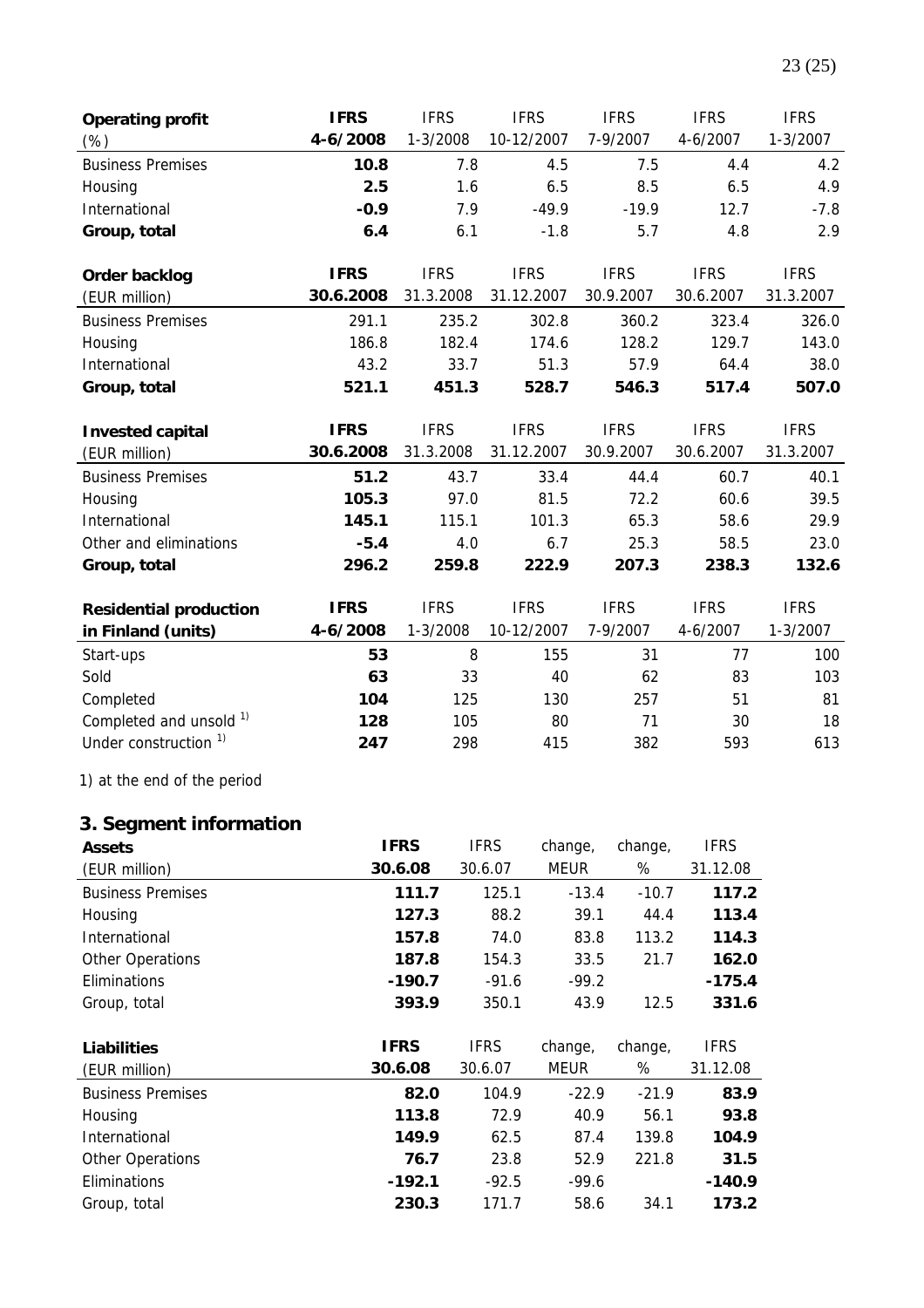| <b>Invested capital</b>                 | <b>IFRS</b> | <b>IFRS</b> | change,     | change, | <b>IFRS</b> |
|-----------------------------------------|-------------|-------------|-------------|---------|-------------|
| (EUR million)                           | 30.6.08     | 30.6.07     | <b>MEUR</b> | $\%$    | 31.12.08    |
| <b>Business Premises</b>                | 51.2        | 60.7        | $-9.5$      | $-15.7$ | 33.4        |
| Housing                                 | 105.3       | 60.6        | 44.8        | 73.9    | 81.5        |
| International                           | 145.1       | 58.6        | 86.5        | 147.6   | 101.3       |
| Other operations and eliminations       | $-5.4$      | 58.5        | $-63.9$     |         | 6.7         |
| Group, total                            | 296.2       | 238.3       | 57.9        | 24.3    | 222.9       |
|                                         |             |             |             |         |             |
| <b>Business Premises</b>                | <b>IFRS</b> | <b>IFRS</b> | change,     | change, | <b>IFRS</b> |
| (EUR million)                           | 1-6/2008    | $1-6/2007$  | <b>MEUR</b> | %       | 2007        |
| Revenue                                 | 197.0       | 151.6       | 45.4        | 29.9    | 345.4       |
| <b>Operating profit</b>                 | 18.1        | 6.5         | 11.6        | 177.8   | 18.0        |
| <b>Segment's assets</b>                 |             |             |             |         |             |
| Non-current assets                      | 0.9         | 0.8         | 0.2         | 23.1    | 1.0         |
| Current assets                          | 110.8       | 124.4       | $-13.6$     | $-10.9$ | 116.2       |
| <b>Total assets</b>                     | 111.7       | 125.1       | $-13.4$     | $-10.7$ | 117.2       |
| <b>Segment's liabilities</b>            |             |             |             |         |             |
| Non-current liabilities                 | 1.1         | 12.7        | $-11.6$     | $-91.0$ | 1.2         |
| <b>Current liabilities</b>              | 80.8        | 92.2        | $-11.3$     | $-12.3$ | 82.7        |
| <b>Total liabilities</b>                | 82.0        | 104.9       | $-22.9$     | $-21.9$ | 83.9        |
| Invested capital at end of period       | 51.2        | 60.7        | $-9.5$      | $-15.7$ | 33.4        |
| Return on investment, $%$ <sup>1)</sup> | 91.6        | 29.2        |             |         | 52.4        |
| Order backlog at end of period          | 291.1       | 323.4       | $-32.3$     | $-10.0$ | 302.8       |
| <b>Housing</b>                          | <b>IFRS</b> | <b>IFRS</b> | change,     | change, | <b>IFRS</b> |
| (EUR million)                           | $1-6/2008$  | $1-6/2007$  | <b>MEUR</b> | $\%$    | 2007        |
| Revenue                                 | 63.1        | 84.0        | $-20.9$     | $-24.9$ | 163.1       |
| <b>Operating profit</b>                 | 1.3         | 4.8         | $-3.5$      | $-72.2$ | 10.7        |
| <b>Segment's assets</b>                 |             |             |             |         |             |
| Non-current assets                      | 2.2         | 1.0         | 1.2         | 114.2   | 2.6         |
| Current assets                          | 125.1       | 87.1        | 37.9        | 43.6    | 110.9       |
| <b>Total assets</b>                     | 127.3       | 88.2        | 39.1        | 44.4    | 113.4       |
| <b>Segment's liabilities</b>            |             |             |             |         |             |
| Non-current liabilities                 | 44.4        | 25.6        | 18.7        | 73.0    | 28.1        |
| <b>Current liabilities</b>              | 69.5        | 47.3        | 22.2        | 46.9    | 65.7        |
| <b>Total liabilities</b>                | 113.8       | 72.9        | 40.9        | 56.1    | 93.8        |
| Invested capital at end of period       | 105.3       | 60.6        | 44.8        | 73.9    | 81.5        |
| Return on investment, $%$ <sup>1)</sup> | 2.9         | 18.0        |             |         | 16.7        |
| Order backlog at end of period          | 186.8       | 129.7       | 57.1        | 44.0    | 174.6       |